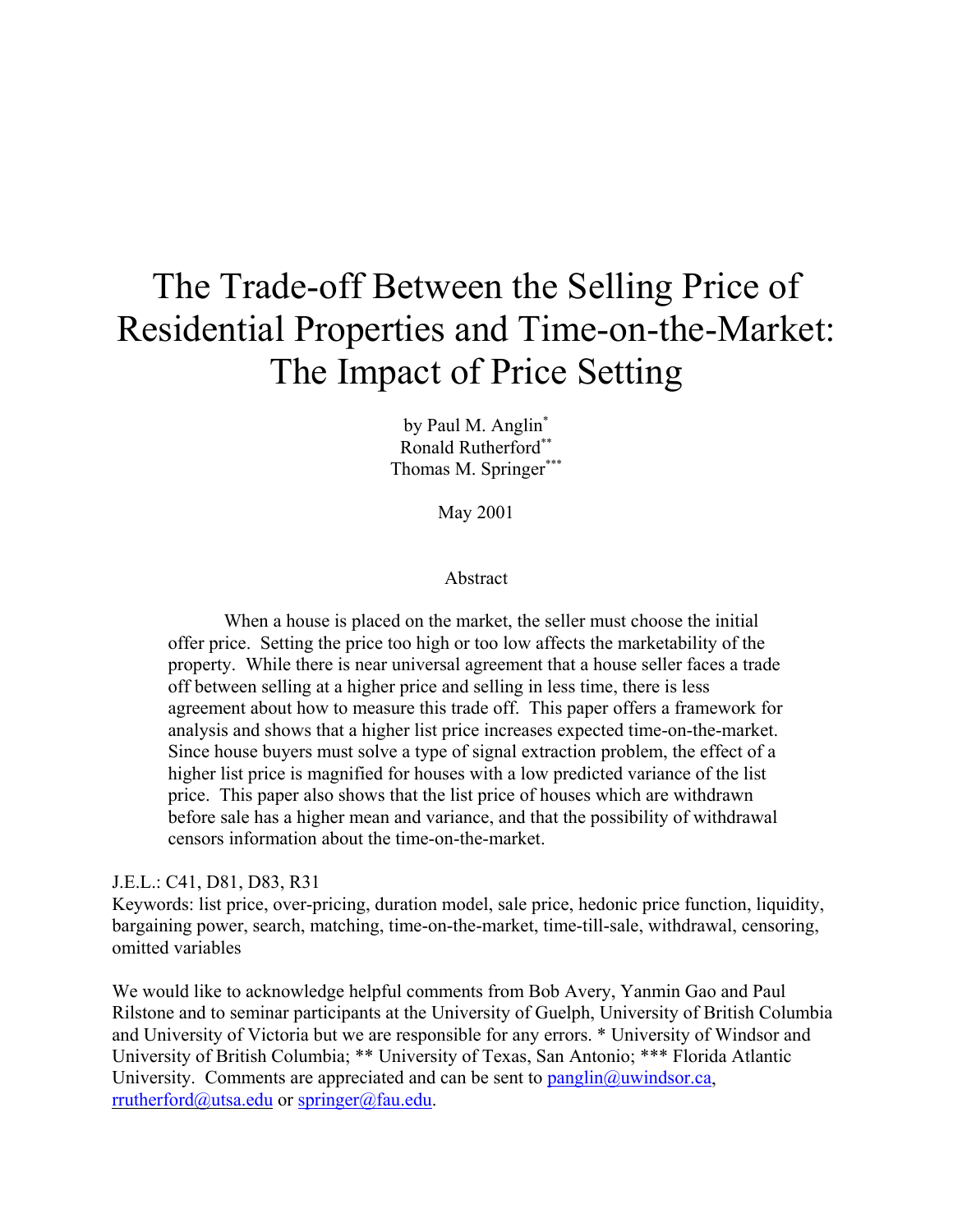#### **1. Introduction**

Research has shown that the seller of a residential property generally faces a trade-off between the time it takes to sell a house and the price eventually received. Furthermore, the initial pricing of the property by the seller plays a critical role in the marketing of the property. By setting too high an initial price, a seller may discourage participation by potential buyers and risk having the property on the market for an overly long time period. Conversely, if the initial price is too low, the seller may effect a quick sale at the cost of selling the property for less than could have been received with better market exposure.

Beginning with the premise that the time-on-the-market (TOM) depends on the listing price because the listing price may influence the rate at which buyers inspect a house, we propose a simple model of the impact of the seller's pricing decision. We assume that the listing price acts as a signal to potential buyers indicating which houses are in his price range. From the seller's perspective, if the listing price is substantially higher than the expected list price then the house is more likely to be excluded from a buyer's "price range" of houses. If the house is inspected, a buyer is less likely to buy the house after evaluating its price and amenities relative to those of other houses that the buyer has inspected. One of the critical elements of this model is the Degree of OverPricing, *DOP*, measured as the percentage difference between the actual listing price and the expected listing price, given the observable characteristics of the house. Houses with a smaller deviation from their expected listing price should sell faster. Also, any effect of an increase in *DOP* is magnified for houses in a market niche characterized by limited list price variance.

We use a large data set from a multiple listing service from which we can identify both properties that were eventually sold and properties which were withdrawn from the market. By including "withdrawn" houses in the time-on-the-market model, we control for a downward bias in marketing times common to these types of models. The empirical results show that increases in the *DOP* increase the expected time-on-the-market at an increasing rate. Generally, the timeon-the-market varies significantly with few property characteristics, but more so with differences in spatial location and market conditions. We also show that the listing price and the selling price functions are not identical, suggesting they have separate roles in the housing transaction process, and that the discount ratio of the sale price to listing price has little relationship with *DOP*.

## **2. Background**

Economic search theory postulates that a seller who spends more time and effort in locating a buyer will find a buyer who is willing to pay a higher price for the house (see Wheaton, 1990; Yavas, 1992; for example). One can also argue that a buyer who searches more intensely has a higher probability of finding a low priced house for a specified quality (see Anglin, 1997, for example). Also, houses that remain on the market for an overly long time period often suffer from a stigma, because current buyers assume that previous buyers must have discovered a non-trivial problem associated with the house. Taylor (1999) studies this issue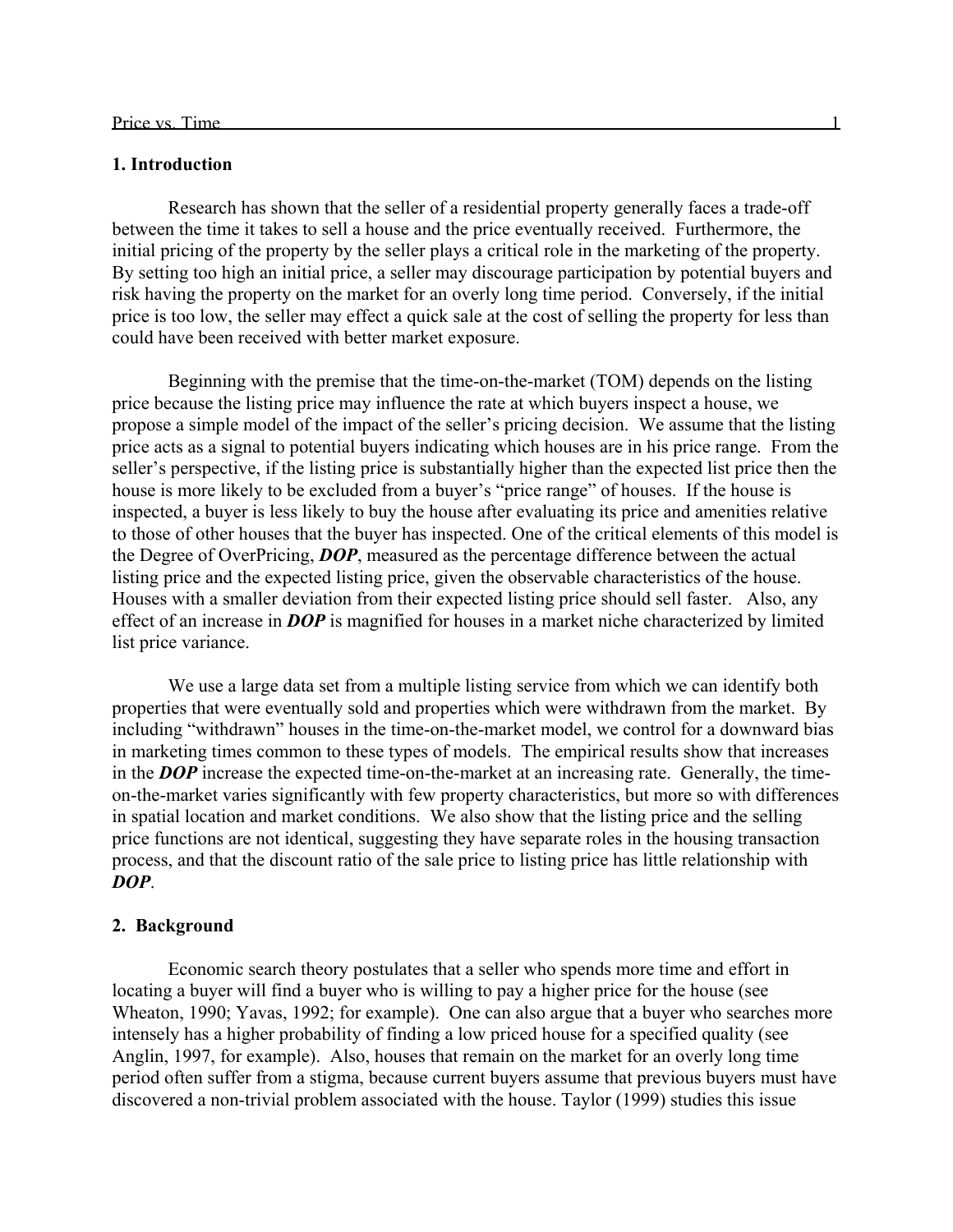formally. To assess the role of the selection of the listing price in the marketing of the property, both the buyer's and seller's perspectives must be considered.

In general, the sequence of events prior to a sale is well understood. Most sellers contract with a broker who helps to choose a listing price. This price is observed by prospective buyers who use this information to choose the smaller sample of houses that they will inspect. Each buyer must infer whether spending time now to inspect a house will generate sufficient benefits in the search process. The listing price chosen by the seller is a critical factor in the selection process of the buyer. The buyer determines the price range in which he or she wants to purchase and using minimal information, the chief component of which is the listing price, chooses the set of houses to inspect more carefully. Eventually, one or more of the possible buyers, who may have entered the market at any time, makes a bid.

This argument offers no direct connection between the selling price and TOM. Any linkage between a selling price and TOM may be further obscured by the fact that both are randomly determined by the matching and bargaining processes occurring in the market. Thus, it is preferable to describe market forces as creating a locus, such as the one shown in Figure 1, which defines a "budget constraint" on the set of feasible outcomes for expected selling price and expected TOM. An individual seller makes his choice of listing price given this trade-off and his specific risk tolerance.

#### Insert Figure 1

This simple representation has been extended. Arnold (1999) uses a search-andbargaining model in a theoretical treatment of the optimal listing price. In his model, the listing price attracts buyers who then inspect the asset to determine its true valuation. The buyer can then make an offer, or go to alternative opportunities. But a lower list price is not necessarily related to a shorter TOM because the types of sellers who choose a lower list price may also set a higher reservation price and use a tougher bargaining strategy. Yavas and Yang (1995) consider the impact that the seller's listing price has on seller motivation and offer empirical evidence that higher asking prices lead to longer marketing times. These studies firmly establish the role of the listing price in attraction of potential buyers to a property and the degree of effort that a real estate broker will contribute to the marketing of the property.

In terms of our Figure 1, Yavas and Yang propose that the locus should include the effects of the effort chosen by brokers. Given the complexity of this strategic interaction, a change in the list price may have an ambiguous effect on TOM (p. 356) and, therefore, the locus may slope downward for an interval. Even so, rational choice by a seller implies that only the upward sloping portions are relevant. Arnold's model proposes that a seller has two decision variables: the listing price and the reservation price. In this case, Figure 1 would show the relevant trade off for a given reservation price while an increase in the reservation price shifts the locus. At the optimum, only the outer envelope matters and it will necessarily be upward sloping (his Lemma 4).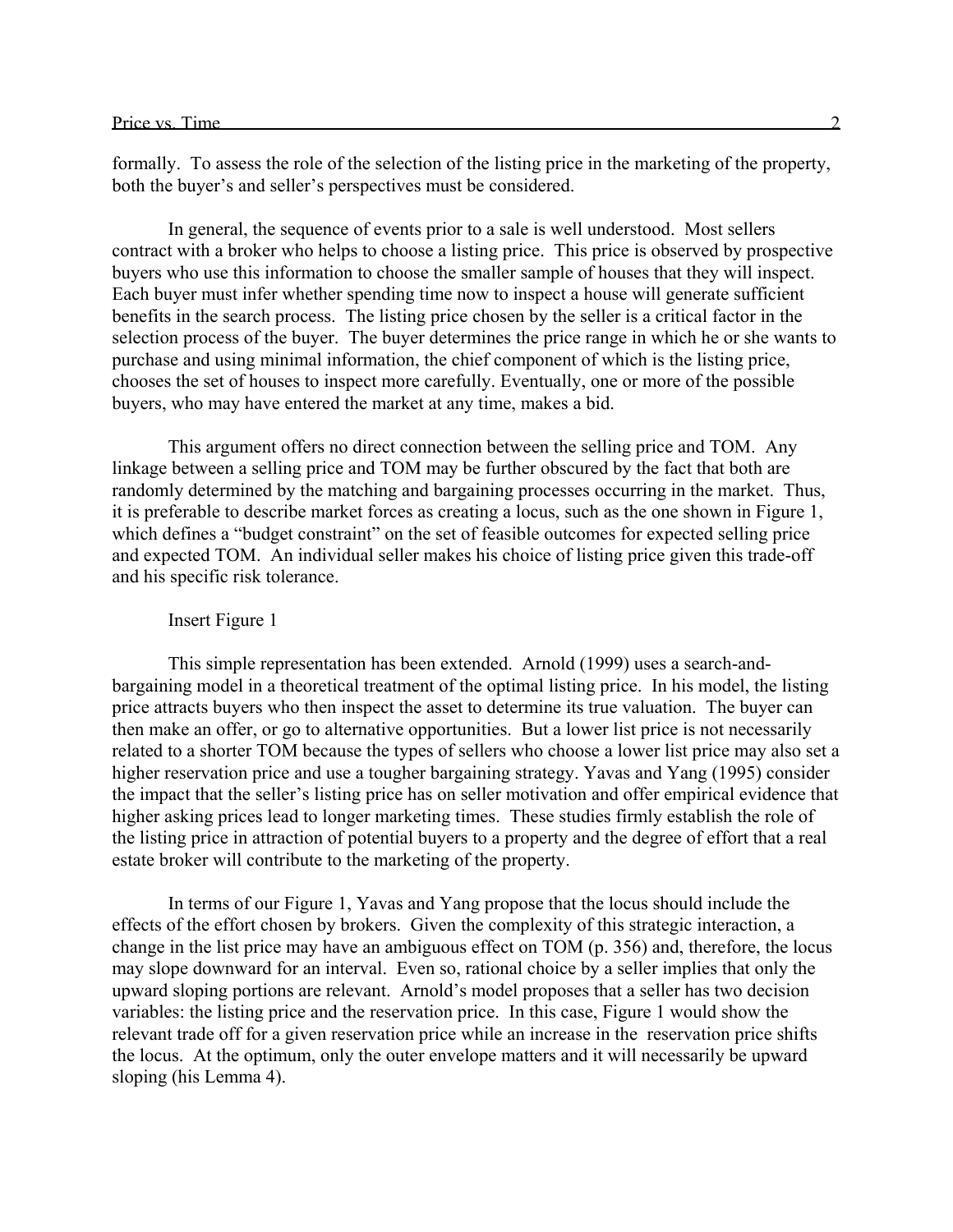An understanding of the role of asset atypicality is crucial to a study of housing market dynamics. Atypical houses are more difficult to market and thus function in a thinner market than "typical" houses. Haurin (1988) introduced the importance of asset atypicality, measuring the difference between a given house and an appropriately defined typical house in the market, as the driving force in explaining the variation in the marketing times of housing. In terms of Figure 1, atypicality shifts the locus to the right. Using a parametric hazard model, he found that atypicality increases time-on-the-market.

Closely related to asset atypicality is housing liquidity. Generally, houses that are more homogenous are expected to have greater liquidity. Kluger and Miller (1990) broached this topic by using a hazard model to study relative liquidity and defined a measure which estimates the differences in marketing time between houses with differing characteristics. Housing characteristics, except age, were mostly insignificant in explaining TOM. Forgey, Rutherford and Springer (1996) extended this line of research showing that time-on-the-market is explained by the age and size of the house as well as various market-related variables. They also showed that sellers of houses that are expected to sell faster than the average house benefit from the increased liquidity. In his theoretical analysis of liquidity, Krainer (2000) showed that both the sale price and the probability of sale are positively correlated with the flow of buyers: the price under bad market conditions does not fully adjust because sellers value the option of waiting to sell in the future when market conditions may improve. His analysis can be extended to show that the price level in each state depends on the persistence of market conditions.

Another critical component in a study of housing market dynamics is the role of seller motivation. Yavas and Yang (1995) consider the role of seller motivation while Arnold (1999) considers the role of the seller's discount rate and the asking price, pointing out that the asking price may serve as a signal of a seller's patience. Springer (1996) looked at the impacts of seller motivation on TOM and selling prices using separate equations. Various market and seller characteristics, including an overpricing measure, were significant in explaining TOM. Overpricing, measured as the ratio of the asking price to the expected selling price, extended marketing times and indicates lower motivation (greater patience) on the part of the seller. Glower, Hendershott and Haurin (1998), using a hazard model, also looked at the impact of seller motivations on time-on-the-market and found that sellers with either new jobs or specified moving dates were the largest influences on marketing time. In some ways, our work extends the analysis of the variable that they called *Percent Listing Error I.* 

Finally, Knight (2000) looks at the impact of changes to the listing price.<sup>1</sup> Using two-

<sup>&</sup>lt;sup>1</sup> Knight (2000) reports that 37.5 percent of houses recorded a price change, which is less than 46 percent reported in the smaller data set of Anglin (1994). On average, the list price fell by about 7.5 percentage points, if it changed, and such houses took longer to sell in total but sold in less time after the change than a house which never changed its price. Ortola-Magne and Merlo (2000) report that about one-quarter of sellers changed their listing price before sale. They also note that changes in list price can be large: in their words, the change in list price is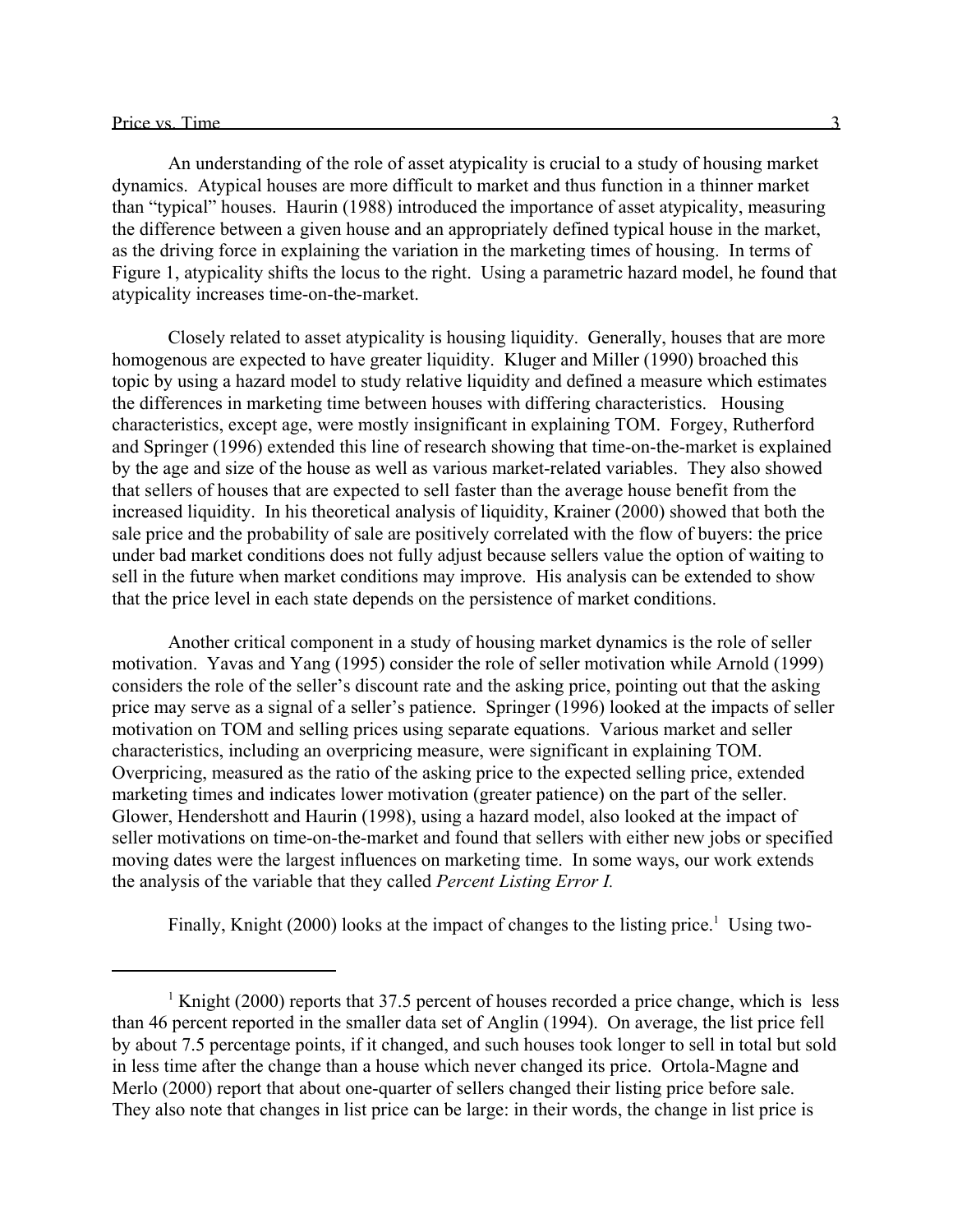stage least squares and focussing on the effect of changes in the "mark-up" (i.e. list price/sale price- 1), his results show that the impact of listing a house "too high" and then revising the listing price. Specifically, homes whose listing prices were revised took longer to sell and sold for less than homes that were initially priced "correctly." He further shows that conclusions drawn from the data are affected by whether the initial or final list price is used, although the direction of this effect appears to depend on how duration is measured.

#### **3. Theoretical Model**

Figure 1 represents the problem and, together with the seller's motivation embodied in their objective function, one can solve for the optimal list price for a particular seller. For a given market segment, defined by X, changes in listing price are easily identified and predictions can be tested. At the optimum, if an increase in  $p<sup>L</sup>$  increases the expected selling price then the cost of selling, i.e. E(TOM) must also increase. Thus it is imprecise to talk about the "optimal time on market" or the "optimal sale price", as though either could be chosen directly, since each of these concepts ignores half of the trade-off that makes a particular listing price optimal.

But changes in X may shift the locus and change the optimal listing price. This shift occurs because houses with differing X attract different types of buyers. There is a second reason to expect TOM to depend on X if the trade off shown in Figure 1 exists. To illustrate, consider two sellers with the same taste but different houses where each buyer of the first house is willing to pay \$1000 more than they are willing to pay for the second house: the price-time locus of the seller of the more valuable house is shifted in a parallel fashion by \$1000 relative to the other house. Assuming that both a higher price and a shorter TOM are "normal goods", the first seller would take advantage of his/her position by selling at a higher price, but the increase would be less than \$1000. The seller also benefits by selling optimally in less time. Thus both price and TOM should depend on  $X<sup>2</sup>$ .

<sup>&</sup>quot;greater than the average sale price discount relative to the initial listing price". Because our data set does not reveal the timing of changes in the list price, and like most previous authors, we focus on other issues. Unobserved changes in the list price may affect the estimate of N in Table 3 since it captures duration dependent effects.

<sup>&</sup>lt;sup>2</sup> We offer no hypothesis concerning the effects of changing market conditions because the analysis is too complicated for this paper. To illustrate the nature of the difficulty, consider the benchmark model used in most analyses of a housing market (Rosen, 1974). In this model, the list price (as well as TOM) is irrelevant and, since it is an equilibrium model, market conditions cannot vary in any meaningful sense. In our model, a change in market conditions may shift the locus in a parallel fashion or may rotate the locus. Deriving general predictions about the balance between these "income" and "substitution" effects is beyond the scope of this paper.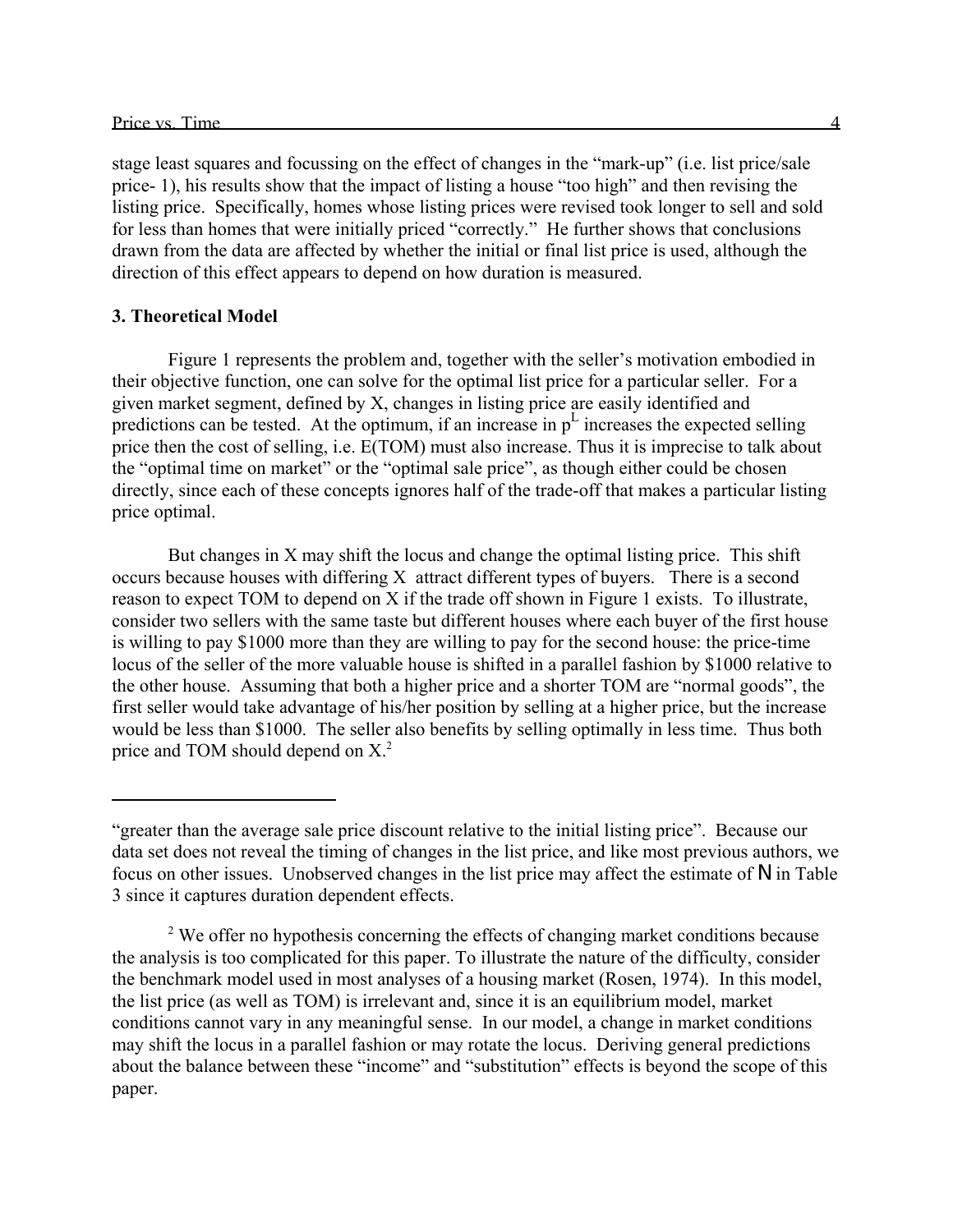Simple consideration of the problem facing all potential buyers shows that the list price is a signal which combines two pieces of information. On one hand, the information provided by brokers concerning X enables buyers to compare houses within the same segment but buyers have an incomplete prior description of a house and an inspection may reveal valuable characteristics that would justify paying a higher price. Thus, a house may be listed higher than its apparent peer group because of features only revealed through inspection. On the other hand, a high listing price may indicate an attempt to exert bargaining power that makes the potential buyer worse off. That is, a house may be priced higher than its apparent peer group because the seller is willing to wait for his or her price. Although our data are insufficient to identify either of these motivations directly, this signal extraction problem suggests an additional hypothesis. Under reasonable conditions,<sup>3</sup> the types of houses with a higher variance of list prices have greater "noise" and a given change in *DOP* can be expected to have less effect on the behavior of a group of potential buyers.

This mechanical treatment of the process is simpler than that offered by some other models (e.g. game theoretic models) but may have an advantage when comparing housing markets in different countries. For example, in Scotland and Australia, the list price is understood to be a lower bound on the selling price rather than an upper bound as is traditional in North America.<sup>4</sup> A second advantage arises because some models assume that the sale price cannot exceed the list price.<sup>5</sup>

#### *Methodology*

The first step in the analysis is to estimate the typical list price for a house described by X. The residual of this model is used to estimate the degree of overpricng, *DOP*, the percentage deviation from a "typical" listing price for a house in that segment, calculated as  $log(p<sup>L</sup>)$ - $E(log(p^L); X)$ . **DOP**, is expected to affect the eventual selling price,  $p^S$ , and the time-on-themarket, TOM. The listing price model is:

$$
\log(p^L) = X'' \tag{1}
$$

<sup>3</sup> Suppose that the list price chosen by the seller is represented by  $a + b$  where a represents the value of the omitted variables and b represents the influence of bargaining power. The utility of a buyer might be summarized by a- b. If a and b are independently and Normally distributed, where the variance of a is  $F^2$  and the variance of b is  $s^2$ , then the correlation between (a- b) and (a+ b) is  $(F^2 - s^2)/(F^2 + s^2)$ . In principle, this correlation could be positive or negative but if  $F^2$  is much larger than  $s^2$ , as suggested in Figure 3 below, then the intuitively appealing case emerges.

<sup>4</sup> Although, recently sellers in the United States have been observed listing their houses at a lower price and letting competing bidders drive the price upward from the listing price.

<sup>5</sup> For our data set, such a restriction would be significant since, of the houses in our data set that were sold, more than 9 percent of houses sold at a price that exceeded the list price. In Knight (2000), about 14 percent of houses sold at a price that exceeded the list price.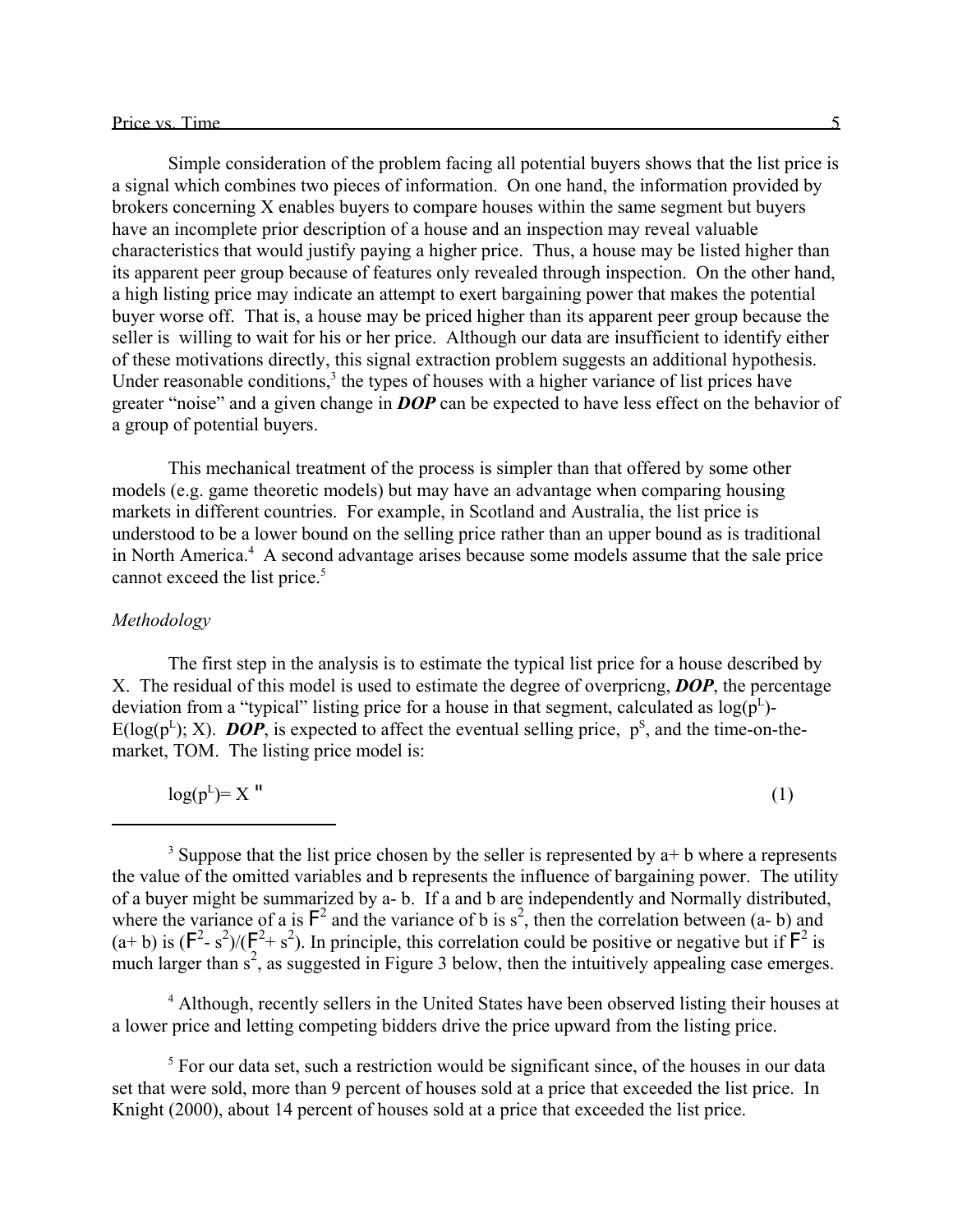Because specification testing indicated the presence of heteroscedasticity, reported in Appendix Table A.1, the listing price model is estimated by generalized least squares (GLS).

Next, we specify the TOM model with TOM being a function of the characteristics of the house, market conditions and the listing price. Many authors have used ordinary least squares which is known to produce unbiased estimates. However, this method wastes information. For example in a "single risk" model, Lancaster (1990, ch 8.8) claimed that using a semi-log specification and ordinary least squares to estimate the determinants of TOM is equivalent to throwing away 39 percent of the data if the true model is exponentially distributed and 43 percent of the data if a Weibull distribution is more appropriate. In light of this, we estimate TOM using a hazard model with a Weibull specification of the baseline hazard function

$$
f(t|X) = N \cdot 8(X)^{N} t^{N-1} \cdot \exp(-(8(X)^{*}t)^{N})
$$
\n(2)

if *SOLD*= 1. We use a proportional hazards specification to explain the contribution of the independent variables where

$$
\mathcal{B}(X) = \exp(-X\mathcal{S})\tag{3}
$$

We modify this likelihood in two ways. First, we assume that unmeasured heterogeneity in the hazard function can be described by a Gamma distribution with mean 1 and variance 2. Second, the observed time-on-the-market is the minimum of two random variables: the time-tillsale and the time-till-withdrawal. The fact that a seller can withdraw without selling introduces "censoring" into the duration data which misleadingly shortens the average time-on-the-market. Whether a seller is observed selling the house or withdrawing from the market depends on which of these events occurs first. For those houses which were withdrawn from the market at time t, i.e. *SOLD*= 0, the probability that the TOM exceeds t is

$$
1-F(t|X)=\exp(-(\mathcal{B}(X)^*t)^N).
$$
\n
$$
(4)
$$

The maximum likelihood estimates of \$, N and 2 correct for this random and frequent censoring. See Lancaster (1990) for further discussion.

Finally, a selling price model is estimated. *DOP* is predetermined when the buyer and seller eventually negotiate; thus, for houses which do sell, it can be used as a regressor in a semilog specification of the sale price

$$
E(\log(p^s))=X\left(+\left(\begin{array}{c}1\text{ }DOP\end{array}\right)\right)
$$
 (5)

One should note that this specification has an inherent flaw in that the selling price,  $p^s$ , and the listing price are highly correlated as the listing price, instead of bargaining power, may represent an unmeasured or omitted component of the house. Therefore, the use of a residual derived from a listing price equation as an independent variable in a selling price equation is likely to produce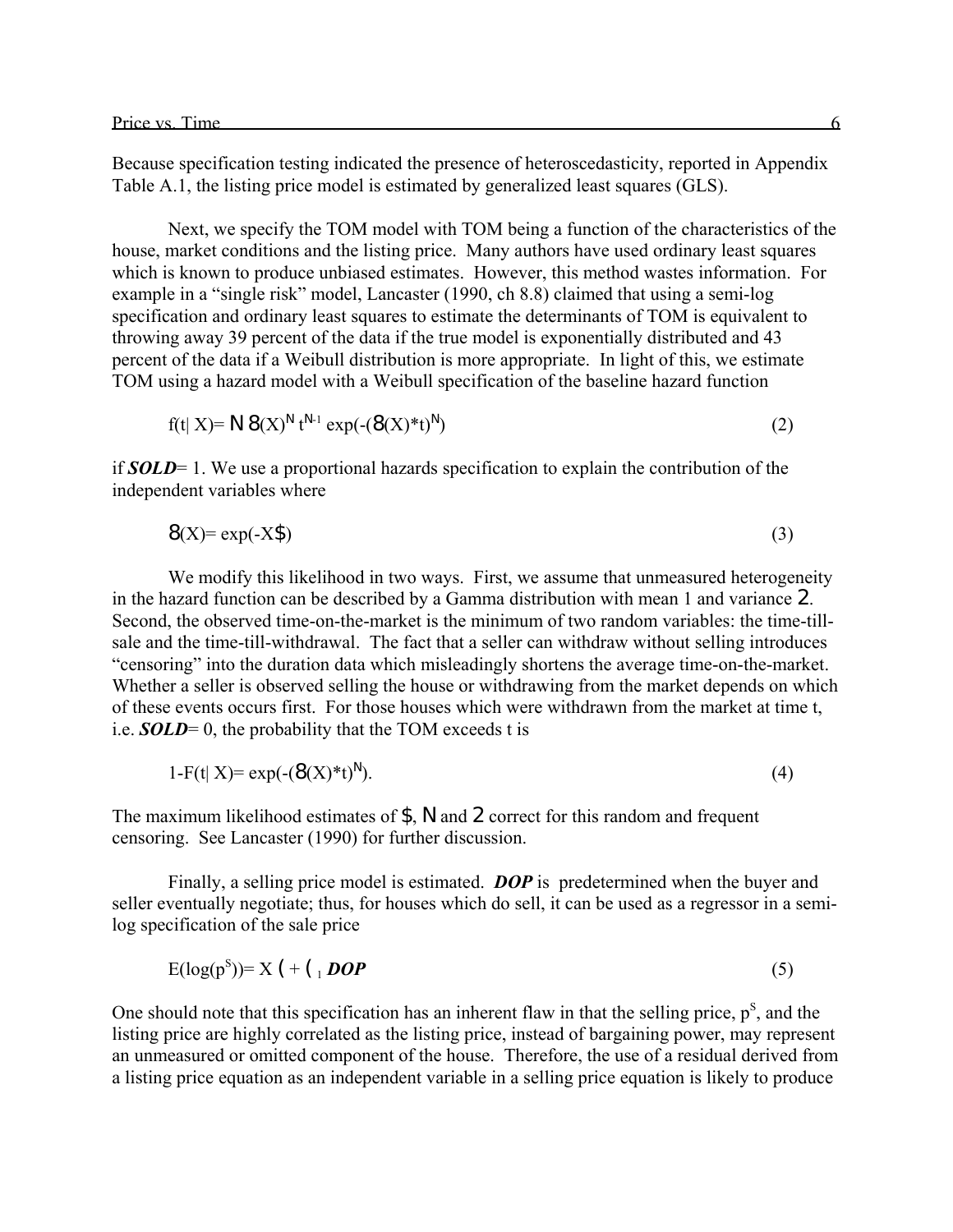misleading estimates of bargaining power.<sup>6</sup> The fundamental problem is that we cannot separately identify the parameters of the listing price and selling price distributions. Because the solution to this problem is non-trivial, estimating the relationship between the selling price and the listing price while controlling for quality differences is the subject of a different paper.<sup>7</sup>

#### **4. Description of data**

The data pertain to single-family houses listed with the Arlington, Texas, Multiple Listing Service that went off market in 1997 as a result of either a sale or a withdrawal from the market.<sup>8</sup> The earliest observations were for houses initially offered for sale in the spring of 1996. Nearly all houses sold between December, 1996, and December, 1997. Table 1 summarizes the data.

#### Insert Table 1

More than half of the houses in the sample were sold and they sold at an average discount of 2.5 percent from their listing price. Of the houses that sold, the selling price exceeded the listing price in 9.3 percent of the cases. On average, the houses which sold had a lower list price (\$102,687 versus \$115,407), were slightly older (16.5 years versus 13.8 years) and smaller (1870 square feet versus 2015 square feet) than houses which were offered for sale and subsequently withdrawn. The withdrawn sample consisted of more newly constructed houses and houses under construction (6 percent versus 3 percent) than the sold sample.

Market conditions during the time period sampled suggest that the housing market was robust. Mortgage interest rates were decreasing: the FHA 30 year mortgage rate was at 8.58% in September 1996, a high for the year and decreased to 7.51% by the end of 1997. The mortgage rate for houses sold in the sample was 8.23% in September of 1996 and 7.67% in

<sup>&</sup>lt;sup>6</sup> For this reason, we cannot directly answer the important challenge posed by Sirmans, Turnbull and Dombrow (1995). By estimating the determinants of the sale price using information on TOM, on listings that sell without full exposure but not listing price, they argue that real estate markets are efficient enough to prevent the creation of abnormal gains and losses.

 $<sup>7</sup>$  The issue of omitted variables does not affect the analysis of TOM because our data set</sup> is drawn from the information that is presented to a buyer. Agents may be able to offer additional comments on specific houses but such comments would always be offered and do not negate the influence of the list price. On the margin, we are working with the same information as a buyer.

<sup>&</sup>lt;sup>8</sup> The initial sample consisted of 4,256 houses. Some houses were missing data on the year built and square feet. These data were further trimmed to eliminate 382 observations that represented houses listed at either very high (greater than \$250,000) or very low (less than \$50,000) prices, instead of estimating separate equations based on an arbitrary segmentation of the market as done by some other authors. The final data set had 3,874 observations.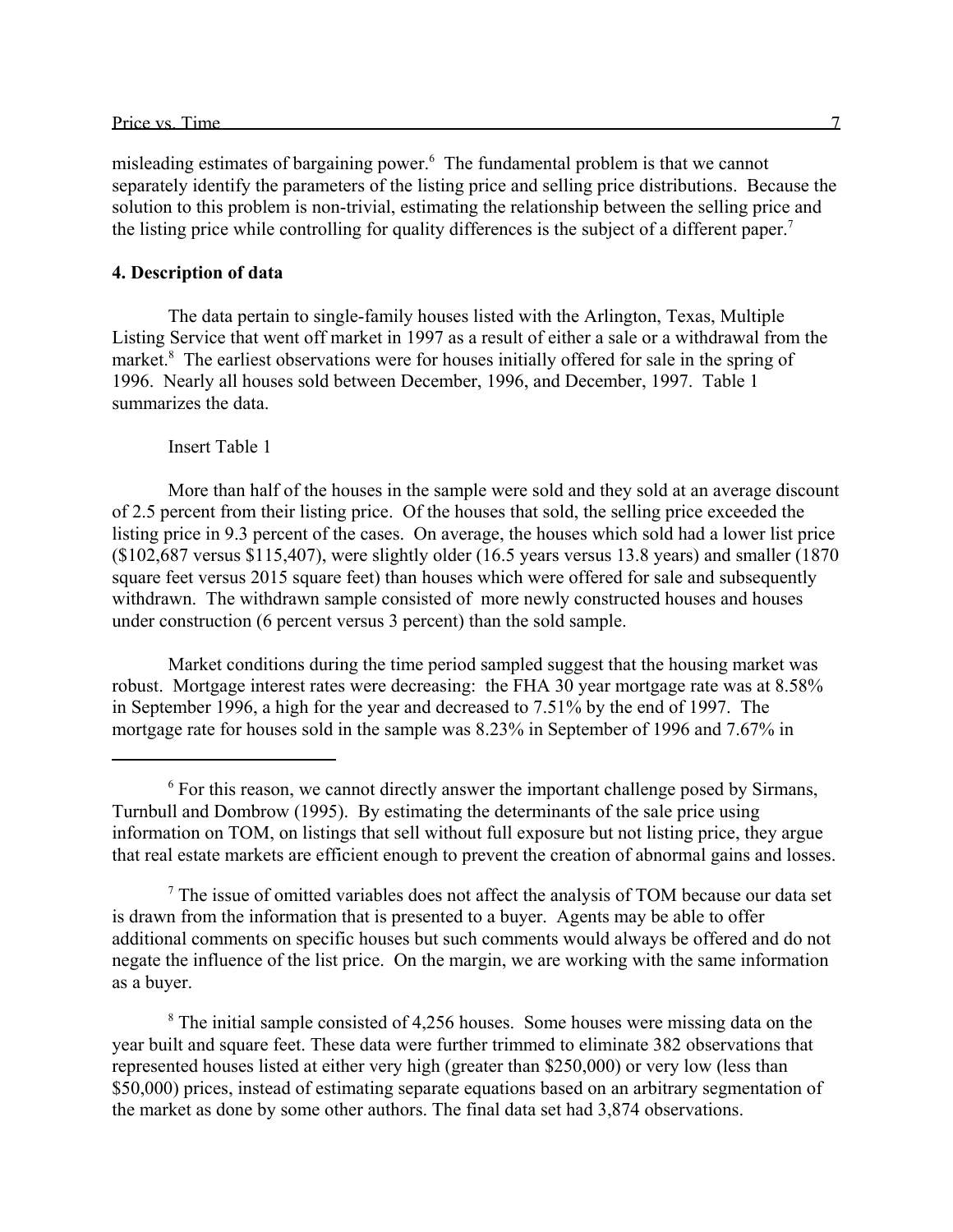December of 1997. The average rate for houses sold was 8.03%. In addition, approximately 5.5 months of "inventory" was available for sale each month. (Inventory is calculated as the number of total listings in a month divided by the average number of sales per month over the last year.) The Real Estate Center at Texas A&M University suggests that a "seller's market" exists when inventory is less than 10 months. The average TOM was over 80 days but, if our data were restricted to houses that sold as in most other studies, the time-till-sale was relatively low at 59.9 days. The average TOM for properties that did not sell was 116 days.

Some of the variables used in the models were constructed. In the regressions, and in contrast to Table 1, the variables indicating the number of bedrooms or number of bathrooms are dummy variables to allow for a more flexible specification. The size of the property, *Square Footage*, has been divided by 1000 to facilitate the computations. For the same reason, the age of houses was divided by 10. *Time Listed* represents the day the house is first listed. *Time-Off* represents the day when the house went off the market, either as a sale or a withdrawal. Both variables are scaled so that one year has elapsed if *Time-Off* - *Time Listed* = 1.

The variables, *Spring*, *Summer* and *Fall*, are used to account for seasonal variations in marketing time. In practice, a house may be offered during more than one season, especially for houses which are offered for a long duration. Therefore, these variables are defined to represent the *fraction* of the duration that took place during a particular season. *Spring* includes the months of April, May and June; *Summer* represents July, August and September; and *Fall* represents October, November and December. By constructing the variables in this fashion, the observed hazard rate is a weighted average of the seasonal hazard rates as implied by these variables. If a house is on the market during a single season, Spring for example, then *Spring* = 1, and *Summer* and *Fall* equal 0, and the hazard rate can be inferred directly. If a house is on the market across multiple seasons, then each season will have either a fractional value or a value of zero. This construction may bias the empirical estimates downward because the fraction of the marketing time spent in a season with a high sales rate tends to be less.<sup>9</sup>

Some of the variables are included to control for market conditions. The number of months of inventory, *Inventory*, is used to measure changes in the balance of the supply and demand for housing. We use the number of *Sales* in a month and a measure of the mortgage interest rate, *Rate*, as additional measures of the state of the market.<sup>10</sup>

The variables used to explain the listing price and the time-on-the-market are coded

<sup>&</sup>lt;sup>9</sup> Some authors (e.g. Yavas and Yang, 1995) have used a dummy variable to estimate the effect of seasonal variation. For each of the four seasons, the correlation between the variables created here and a dummy variable which equalled 1 in the season of initial listing is about 0.6.

<sup>&</sup>lt;sup>10</sup> Studies of the "Beveridge Curve" (e.g. Blanchard and Diamond, 1989) in labor markets suggest that there may be a better measure but constructing such a measure requires information on the flow of active buyers and such information is extremely hard to obtain.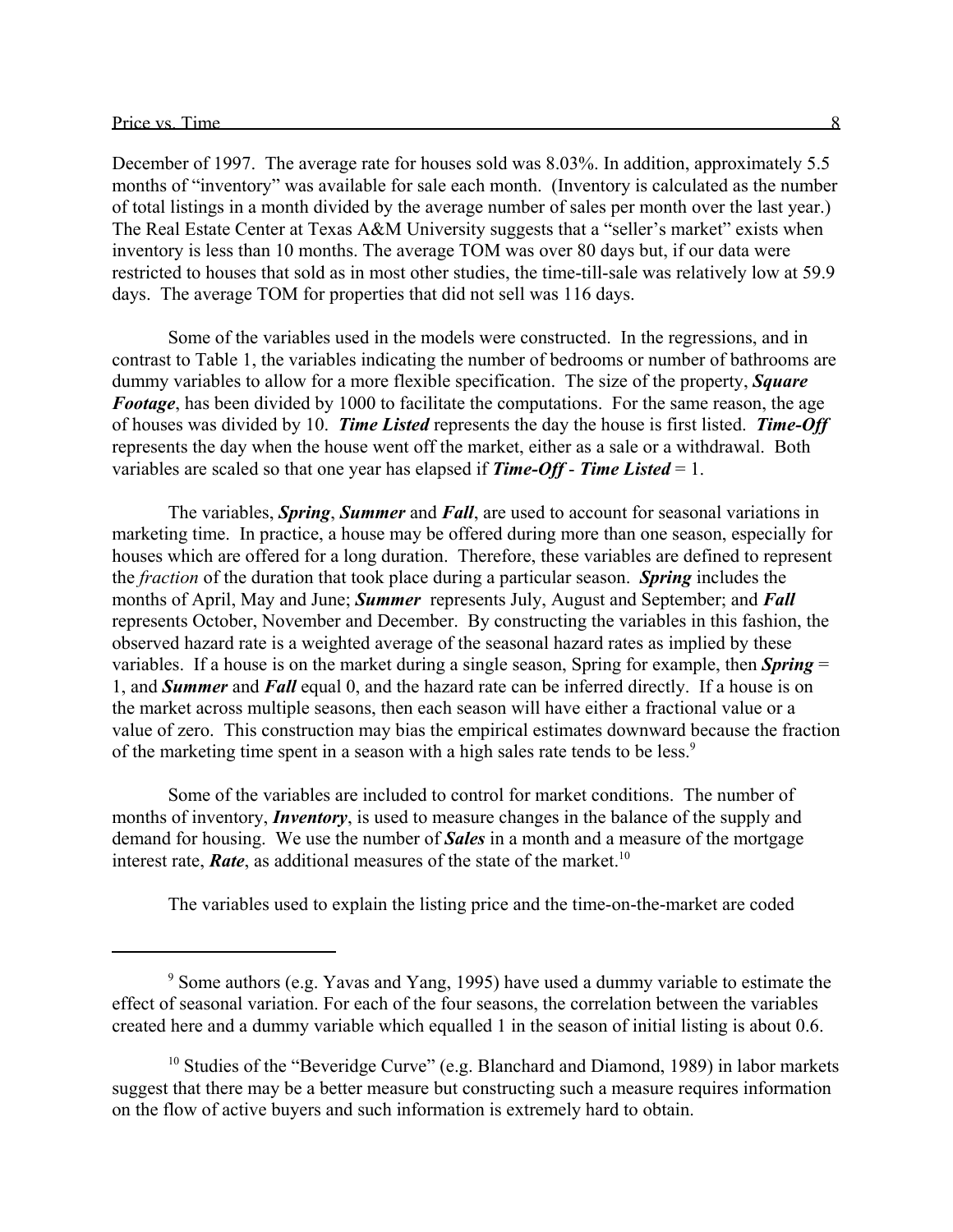differently to account for differences between the month in which a house is initially listed and the month in which it is sold or withdrawn. Specifically, in Table 2, the suffix *On* indicates the data is taken from the listing month. The absence of a suffix indicates either that an average is being used or that the variable is constant over time.

For each house, *Sighat* is the estimated weight used to correct for heteroscedasticity in the listing price equation, i.e. the predicted standard deviation, and is based on the coefficients reported in Table A.1. $<sup>11</sup>$  This variable also identifies the types of houses with an unusually high</sup> or low variance of listing price, presumably due to omitted variables that are correlated with other characteristics of a house. We divide the sample into the 30 percent of the sample with the highest values of *Sighat* and the 30 percent with the lowest values of *Sighat* and construct two variables, *Low\*DOP* and *High\*DOP*, by multiplying indicator variables for each subsample by *DOP*. The variables are constructed this way to reduce the problem of multicollinearity since *Sighat* is constructed from X and is correlated with the other regressors in the TOM equation.

#### **5. Results**

The results for the listing price model are shown in Table 2. Most of coefficients are statistically significant at the 5 percent level or better. Nearly 90 percent of the variation in the log of the list price is explained by the model. Interestingly, listing prices are not shown to significantly vary by season and, of the three market-oriented variables, only *Sales* was significant suggesting increasing listing prices with increasing sales volume. The results show that physical and locational characteristics seem to dominate the determinants of the listing price.

#### Insert Table 2

The primary purpose in running the list price model was to create *DOP*. By looking at *DOP*, it is clear that list prices differ between houses which eventually sell and those that are withdrawn. The mean value of **DOP** for houses that sold is -0.0139 (i.e. ceteris paribus, the list price of such houses was 1.39 percent less than the average). For houses which were withdrawn, the mean is 0.0171, or 1.71 percent above the average. This difference in means produces a test statistic of 7.9 which is significant at beyond the 0.01 percent level. Figure 2 illustrates this difference by comparing the cumulative distributions of *DOP* for houses which eventually sold and for those which did not, with the exception of the highest and lowest deciles.<sup>12</sup> The standard

 $11$  We assume that heteroscedasticity in the list price equation would be described by an exponential function and, using the residuals to an OLS regression, e, we identified which characteristics of a house were statistically significant in explaining variation in  $log(e^2)$ . If f represents the fitted value derived from this regression, then **Sighat**=  $(\exp(f))^{1/2}$  and can be used to reestimate  $log(p^L)$  using GLS.

<sup>&</sup>lt;sup>12</sup> Figure 3 represents the decile values between 10 and 90 and is trimmed to omit the maximum and minimum observations in each distribution. The maximum and minimum values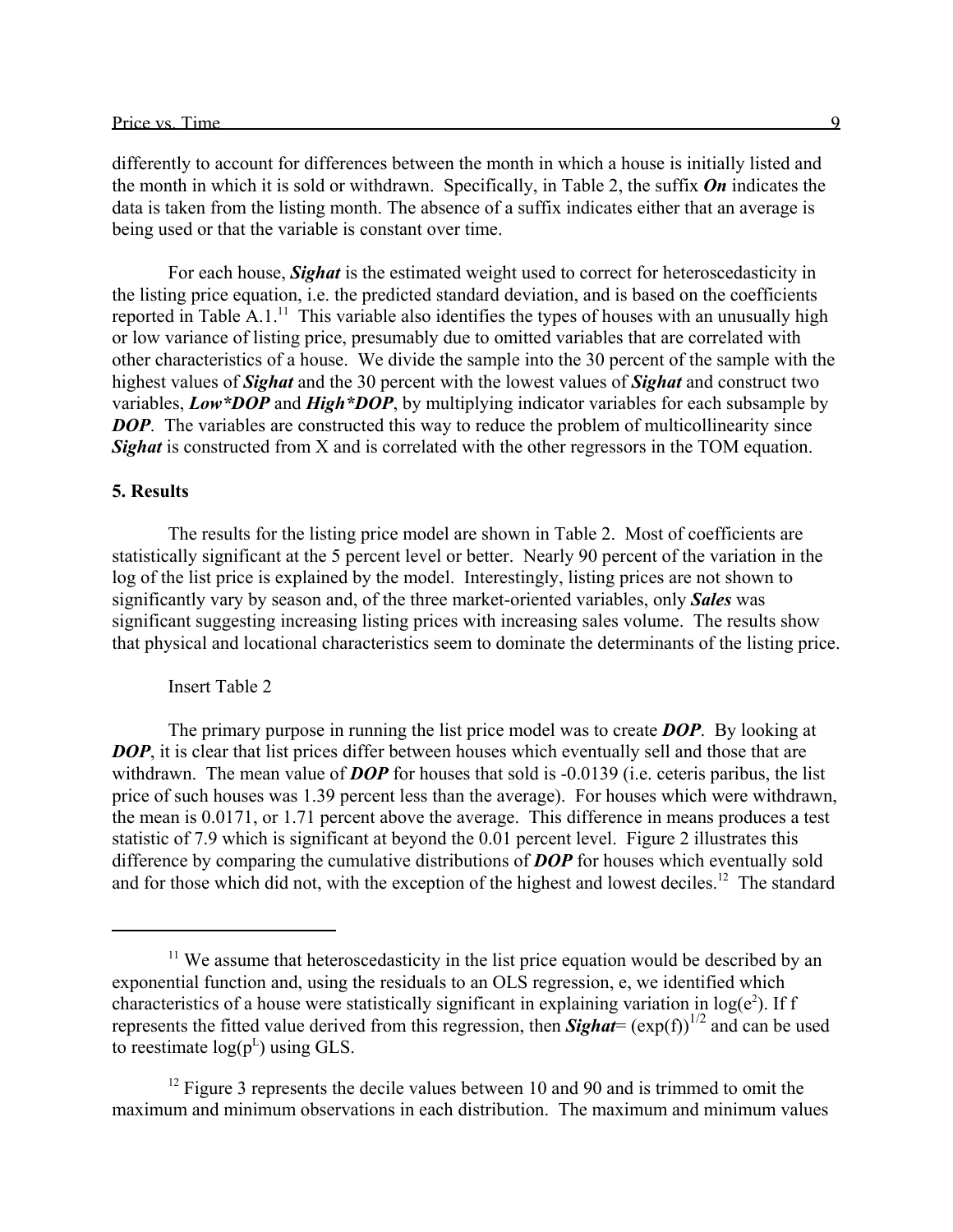deviation of **DOP** for each sample (sold or withdrawn) is much larger than the difference between the means. The former is presumably due to omitted variables while the latter primarily indicates an attempt to exert bargaining power as evidenced by the threat to withdraw if no buyer offers an acceptable price. A similar but smaller difference exists between samples for houses which were sold quickly and those which lingered on the market.

Insert Figure 2 and Figure 3

An initial look at the TOM relationship is pictured in Figure 3, which shows how the hazard rates, not conditioned on explanatory variables, vary with duration for the first 20 weeks. The average probability of sale during a week is about 5 percent. On the other hand, the perweek probability that a seller withdraws before selling rises with duration. The two spikes on the withdrawal hazard rates occur during days 94 to 96 and during days 123 to 127 after the listing agreement was signed. By the twentieth week, only 18.6 percent of the sample remains on the market. The spikes are not easily explained. Even though they occur just after the end of three months and just after the end of four months, the timing does not seem to correspond to the expiration of listing contracts. For the subset of the sample that provides an expiration date, the average number of days from the list date until expiration of the listing contract was approximately 156 days. This average holds true for properties that were sold and those that were withdrawn.

#### Insert Table 3

The results for the hazard model of TOM (see Table 3) show that most, but not all, of the coefficients representing housing characteristics are statistically insignificant in explaining the time-on-the-market. In each case, when a reported coefficient is positive then an increase in the associated variable tends to increase the expected time required to sell a house, or equivalently, decrease the instantaneous hazard rate.

In support of the theory, the coefficients on *DOP* shows that an increase in the list price increases the expected TOM at an increasing rate. At *DOP*= 0, a one percent increase in the list price increases the average TOM by 1.3 percent. The positive and significant coefficient on *Low\*DOP* reveals that houses in a market segment with a low variance of listing price are more sensitive to deviations from the expected listing price. If the listing prices of comparable houses are tightly grouped, then a seller of one house who chooses a list price outside normal or "established" bounds increases the risk that potential buyers will not visit and increases the expected marketing time. Data analysis shows that houses in the sample having a low variance

are extreme observations and are extremely sensitive to a random event. In contrast, even the  $10<sup>th</sup>$  percentile of each distribution depends on the realization of about 200 random variables.

Notice also that the difference between the distributions remains even though the average unsold house was on the market for a longer duration and, presumably, represents one or more unrecorded decreases in the list price.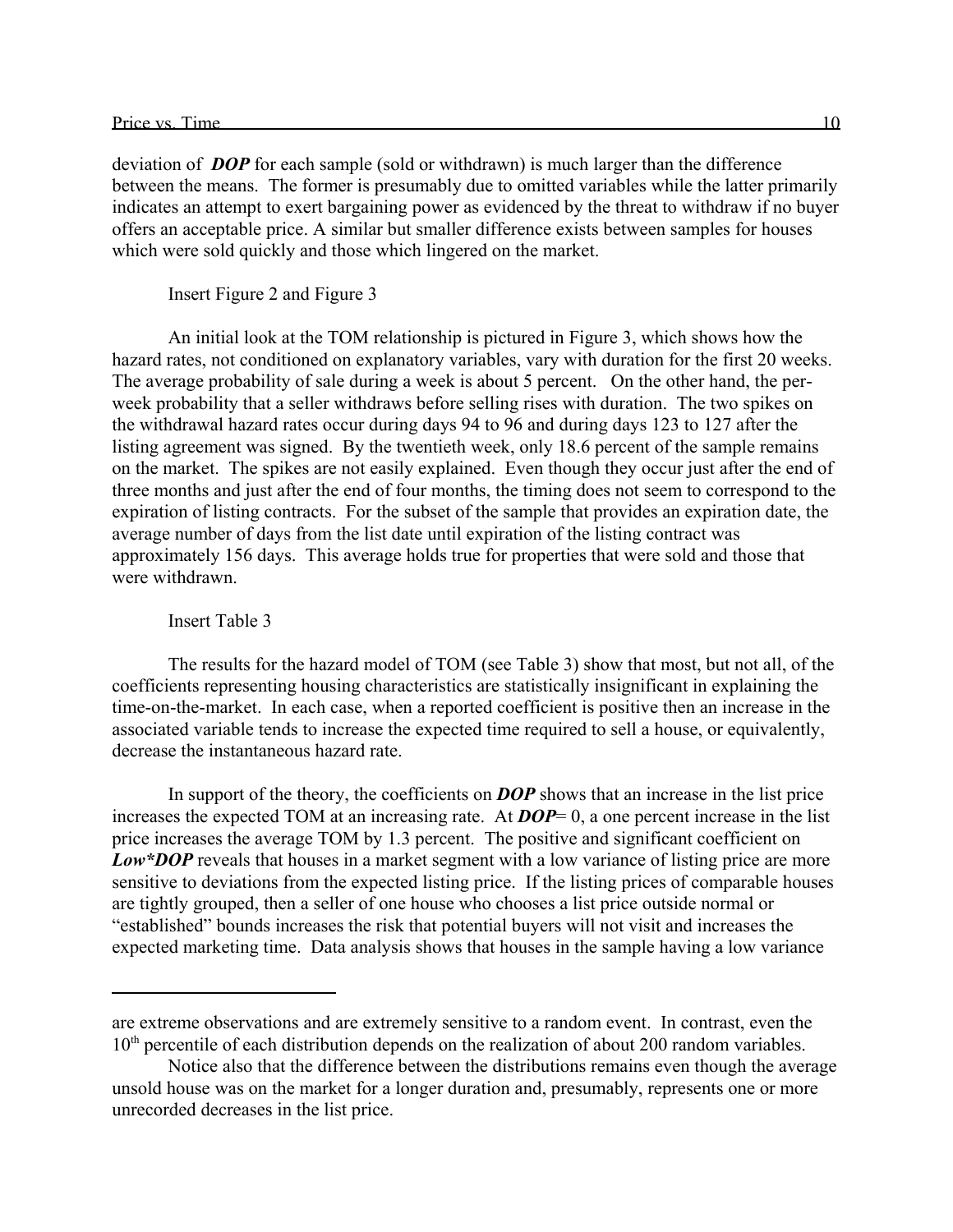of listing prices tend to be smaller and newer than the average house.

The results for the TOM model also demonstrates that the effect of changing market conditions is very important. This is most evident with *Inventory*, which shows that an increase in the ratio of listings to sales lengthens the TOM for a particular seller. As a surprise to few, *Winter* is the season with the highest expected TOM. It may surprise some readers that there is no significant difference in TOM between *Winter* and *Spring* although there is a difference between those seasons and *Summer* and *Fall*. The estimated coefficient for duration dependence, N, is significant with a value less than one indicating that an increase in duration increases the probability of sale during the next interval of time.<sup>13</sup>

The statistical significance of the location variables is economically significant. Consider the three locations with statistically significant coefficients in both Tables 2 and 4 using the relatively weak 10 percent standard. Each location with above average list prices has below average TOM, and vice versa. Determining whether this phenomenon is persistent requires a longer data series.

#### Insert Table 4

Table 4 reports on the coefficients produced when estimating the selling price function using OLS and the heteroscedasticity correction referred to earlier. This regression is comparable to the familiar hedonic price function which assumes that the price of a house is determined by its characteristics and omits indicators of market conditions, other than the passage of time. Not surprisingly, most of the coefficients are significant and have about the same magnitude as with the list price equation, with the exception of the coefficients showing the value of the number of bedrooms.

The selling price discount is easy to calculate [1- selling price/ listing price] and is often used by real estate professionals to indicate changing market conditions because it automatically controls for omitted variables that affect the listing price and selling price simultaneously and, hopefully, equally. To gain insight into the relationship between *DOP* and the selling price discount, we restrict our attention to the subsample of houses that sold. A simple OLS regression of the discount on **DOP** and a constant produces  $R^2 = 0.0059$ . Our model contains no particular predictions about this relationship. In fact, it is difficult to imagine that there would be a general prediction. For example, if a 1 percent increase in the list price led to a 1 percent increase in the sale price, on average, then the only source of variation in discount would be random (i.e. the identity of the buyer). This example is not entirely unreasonable since the cost

<sup>&</sup>lt;sup>13</sup> The estimate N should be interpreted carefully since it may combine the effects of ordinary duration dependence in the sale process, such as stigma or other effects such as those hypothesized and generally rejected by Sirmans, Turnbull and Dombrow (1995), and the effects of time-dependent decreases in the list price, as documented by Knight (2000) and Ortola-Magne and Merlo (2000). Resolving this problem is a matter of on-going research.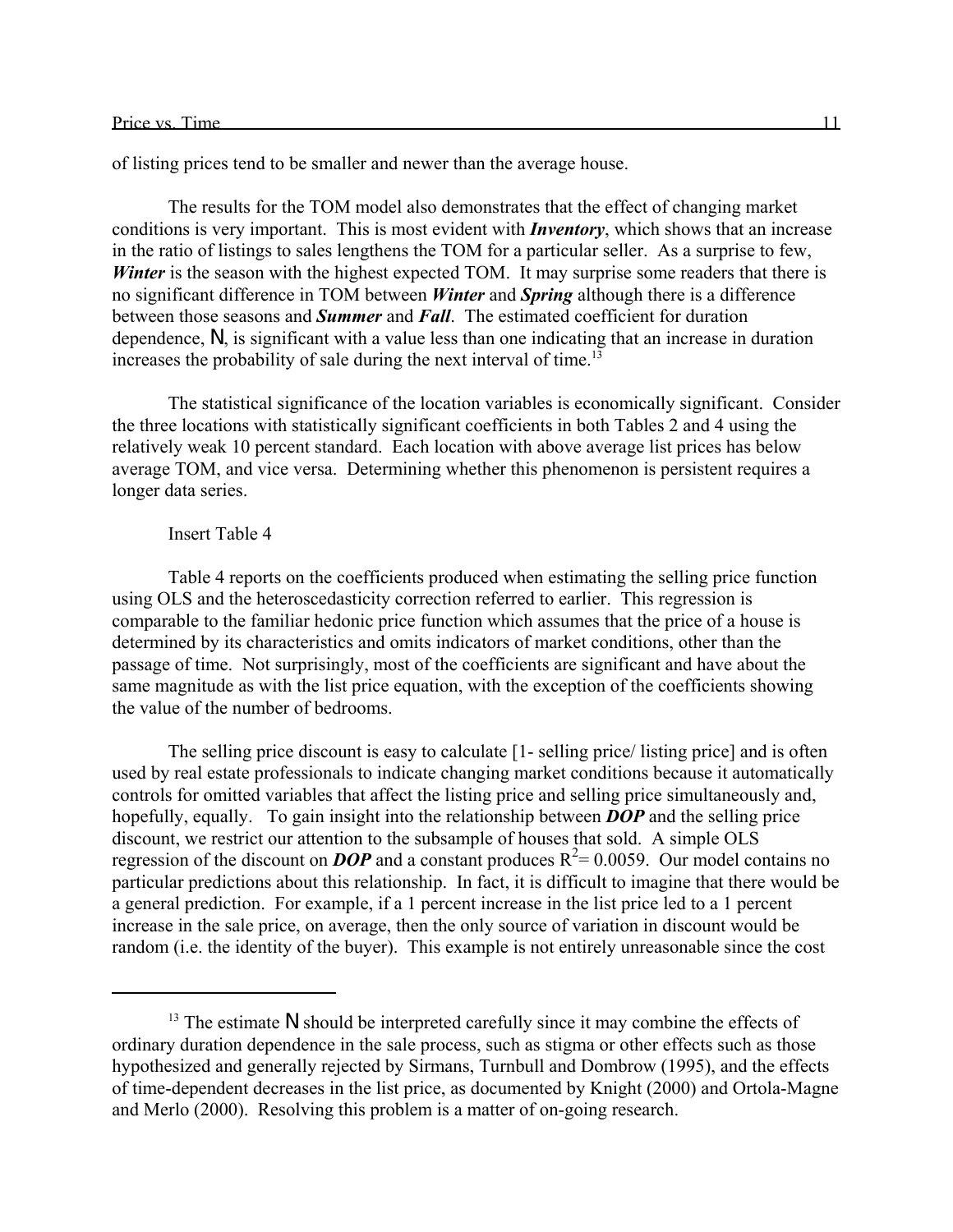of a tougher bargaining strategy appears as an independent dimension: TOM. An increase in the expected TOM decreases the likelihood that the house would be included in the sold subsample.

#### **6. Conclusion**

This paper proposes a model for analysing the relationship between the list price, the sale price and the time-on-the-market (TOM). The theoretical model shows that one should recognize that there is no direct trade off between the sale price and TOM but that market conditions generate a locus which describes how the expected sale price and the expected TOM vary jointly based on the choice of the list price. The empirical analysis uses two stages to estimate a kind of reduced form where the first stage estimates deviations from the typical list price and the second stage studies the contribution of these deviations to explaining time on market and the sale price.

We found that increases in the list price increase TOM at an increasing rate and that the effect is magnified for the type of houses with a low variance of list prices. An increase in the inventory lengthens TOM for an individual seller. An Appendix demonstrates the benefits of recognizing that TOM is censored for the many potential sellers who withdraw before selling. Our model predicts a relationship between the listing price and the selling price that would complement the predictions about TOM but an identification problem prevents estimating that relationship: in practice, the list price represents a combination of a seller's bargaining power and unmeasured characteristics of a house. Figure 3 indicates the seriousness of this problem since the standard deviation of each distribution is larger than the difference between the distributions. We found that the discount from list price, for those houses where a buyer and seller agreed on a price, is almost uncorrelated with deviations in the list price.

Our analysis points to at least two important questions that should be resolved. Unravelling the identification problem in the sale price equation can refine the analysis by showing the direct effects of bargaining power. Anglin (1999) uses survey data from a different city and different time to estimate that the average difference between a seller's reservation value and a buyer's reservation value, i.e. the surplus to be divided by bargaining, is about 3.5 percent of the list price. It would be useful to check whether these estimates are consistent. Secondly, our analysis shows that censoring of the sale process by withdrawals affects the estimates. Figure 2 shows spikes in the unconditional hazard rate of withdrawals around day 95 and day 125. By themselves, the spikes are not easily explained. Careful analysis of the withdrawal process as a whole requires a different methodology as well as additional data analysis to determine whether the same houses and sellers reappear in the data set with a different real estate broker.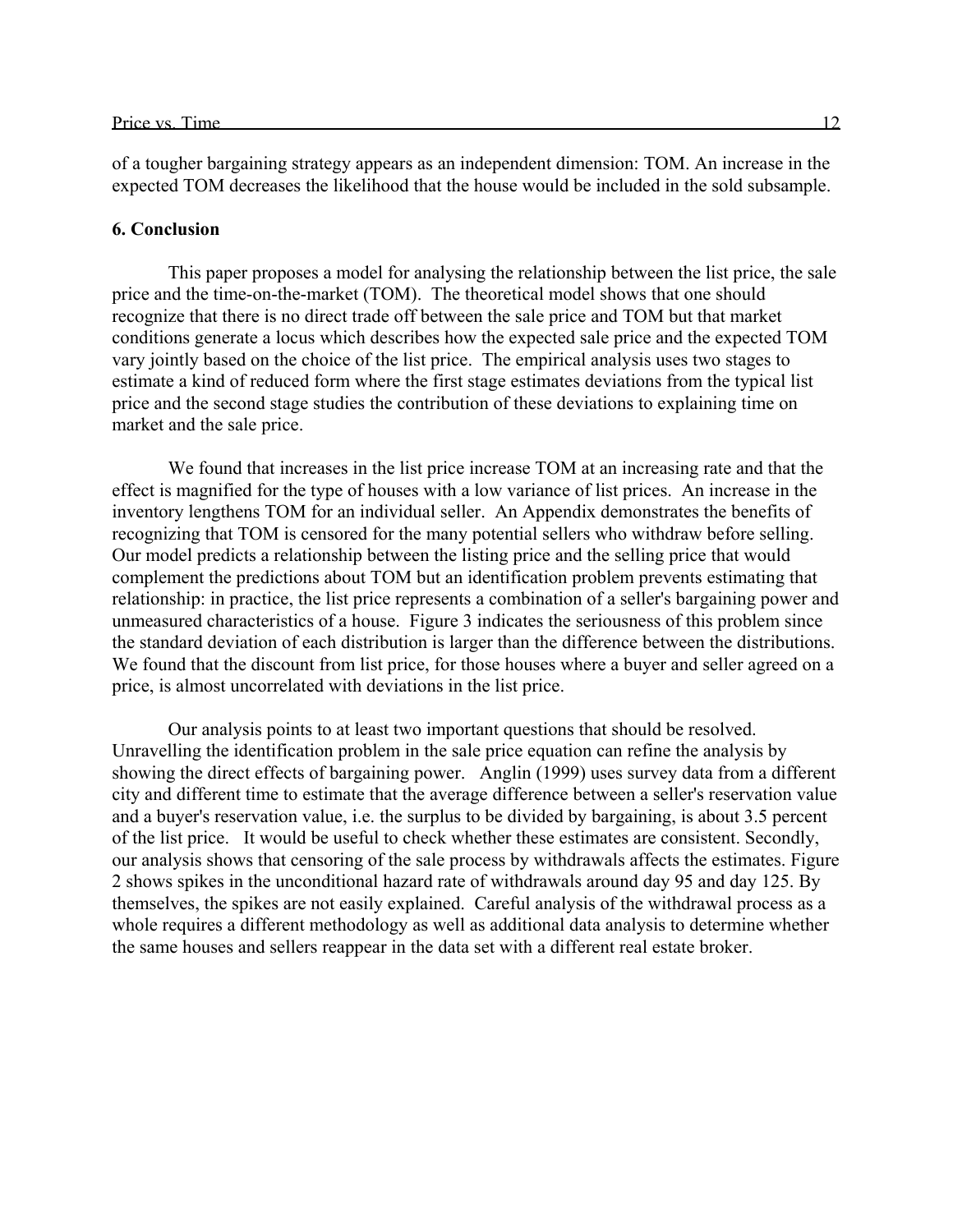# **Bibliography**

Anglin, P. 1994. A summary of some data on buying and selling houses, working paper, University of Windsor.

Anglin, P., 1999. Testing some theories of bargaining, working paper, University of Windsor.

Arnold, M. 1999. Search, bargaining and optimal asking prices, *Real Estate Economics*, 27 (3), 453- 482.

Blanchard, O. and P. Diamond, 1989. The Beveridge Curve, *Brookings Papers on Economic Activity*; 0(1), 1-60.

Chen, Y., and R. Rosenthal, 1996. Asking Prices as Commitment Devices, *International Economic Review*; 37(1), 129-55.

Forgey, F.A., R.C. Rutherford and T.M. Springer. 1996. Search and Liquidity in Single-Family Housing, *Real Estate Economics*, 24:3, 273-292.

Genesove, D. and C.J. Mayer. 1997. Equity and Time to Sale in the Real Estate Market, *The American Economic Review*, 87:3, 255-270.

Glower, M., D.R. Haurin and P.H. Hendershott. 1998. Selling Time and Selling Price: The Influence of Seller Motivation, *Real Estate Economics*, 26:4, 719-740.

Gronberg, T., and W.R. Reed, 1994. Estimating Workers' Marginal Willingness to Pay for Job Attributes using Duration Data, *Journal of Human Resources*, 29 (3), 911- 931.

Haurin, D. 1988. The Duration of Marketing Time of Residential Housing, *Journal of the American Real Estate and Urban Economics Association* (now *Real Estate Economics*), 16:4, 396-410.

Horowitz, J., 1992. The Role of the List Price in Housing Markets: Theory and an Econometric Model, *Journal of Applied Econometrics*, 7(2), 115-29.

Hwang, H., D. Mortensen, and W.R. Reed, 1998. Hedonic Wages and Labor Market Search, *Journal of Labor Economics*, 16 (4), 815- 847.

Kalra R., and K.C. Chan, 1994. Censored sample bias, macroeconomic factors and time on market of residential housing, *Journal of Real Estate Research*, 9:2, 253- 262. .

Kim, S. 1992. Search, Hedonic Prices and Housing Demand, *The Review of Economics and Statistics*, 503-508.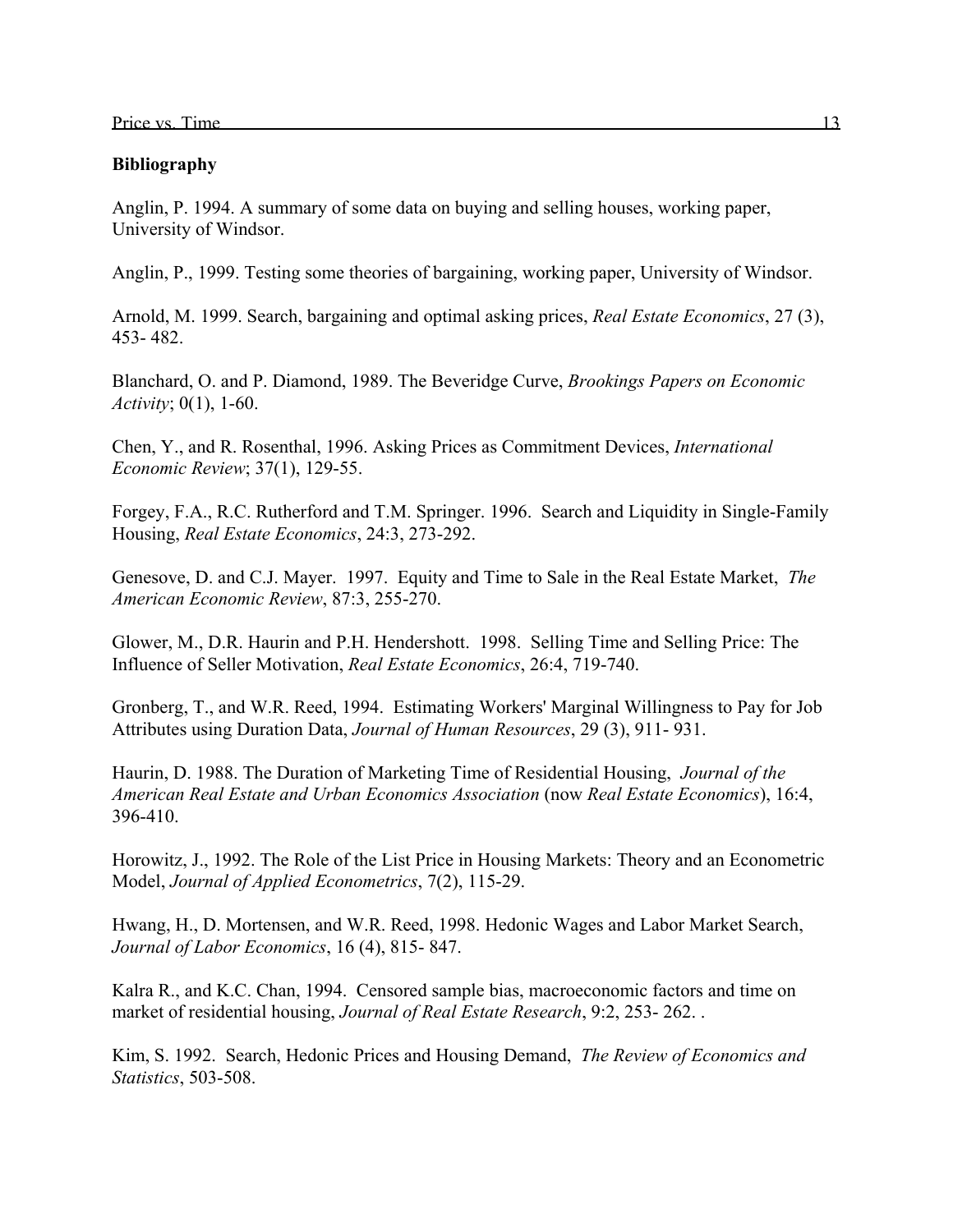Kluger, B.D. and N.G. Miller. 1990. Measuring Real Estate Liquidity, *Journal of the American Real Estate and Urban Economics Association* (now *Real Estate Economics*), 18:2, 145-159.

Knight, J., 2000. Listing price, time on market and ultimate selling price: Causes and effects of hidden listing price changes, working paper, University of the Pacific, Stockton CA.

Krainer, J., 2001. "A theory of liquidity in residential real estate markets", *Journal of Urban Economics*, 49, 32- 53.

Lancaster, T., 1990. *The econometric analysis of transition data*, Cambridge University Press, New York.

Miller, N.G. 1978. Time on the Market and Selling Price, *Journal of the American Real Estate and Urban Economics Association* (now *Real Estate Economics*), 6:, 164-174.

National Association of Realtors, 1994. *The home buying and selling process: 1993*, Washington.

Ortalo-Magne, F. and A. Merlo, 2000. "Bargaining over residential real estate: Evidence from England" working paper, London School of Economics.

Sirmans, C.F., G. Turnbull and J. Dombrow, 1995. "Quick House Sales: Seller Mistake or Luck", *Journal of Housing Economics*, 4, 230- 243.

Springer, T.M. 1996. Single-Family Housing Transactions: Seller Motivations, Price and Marketing Time, *Journal of Real Estate Finance and Economics*, 13:, 237-254.

Stein, J.C., 1995. "Prices and Trading Volume in the Housing Market: A Model with Down-Payment Effects", *Quarterly Journal of Economics*, 110:2, 379-406.

Taylor, C., 1999. "Time-on-the-market as a sign of quality", *Review of Economic Studies*, 66, 555- 578.

Wheaton, W.C. 1990. Vacancy, Search and Prices in a Housing Market Matching Model, *Journal of Political Economy* 98:6, 1270-1292.

Williams, J.T. 1995. Pricing Real Assets with Costly Search. *The Review of Financial Studies* 8:1, 55-90.

Yavas, A. 1992. A Simple Search and Bargaining Model of Real Estate Markets. *Journal of the American Real Estate and Urban Economics Association* (now *Real Estate Economics*), 20:4, 533-548.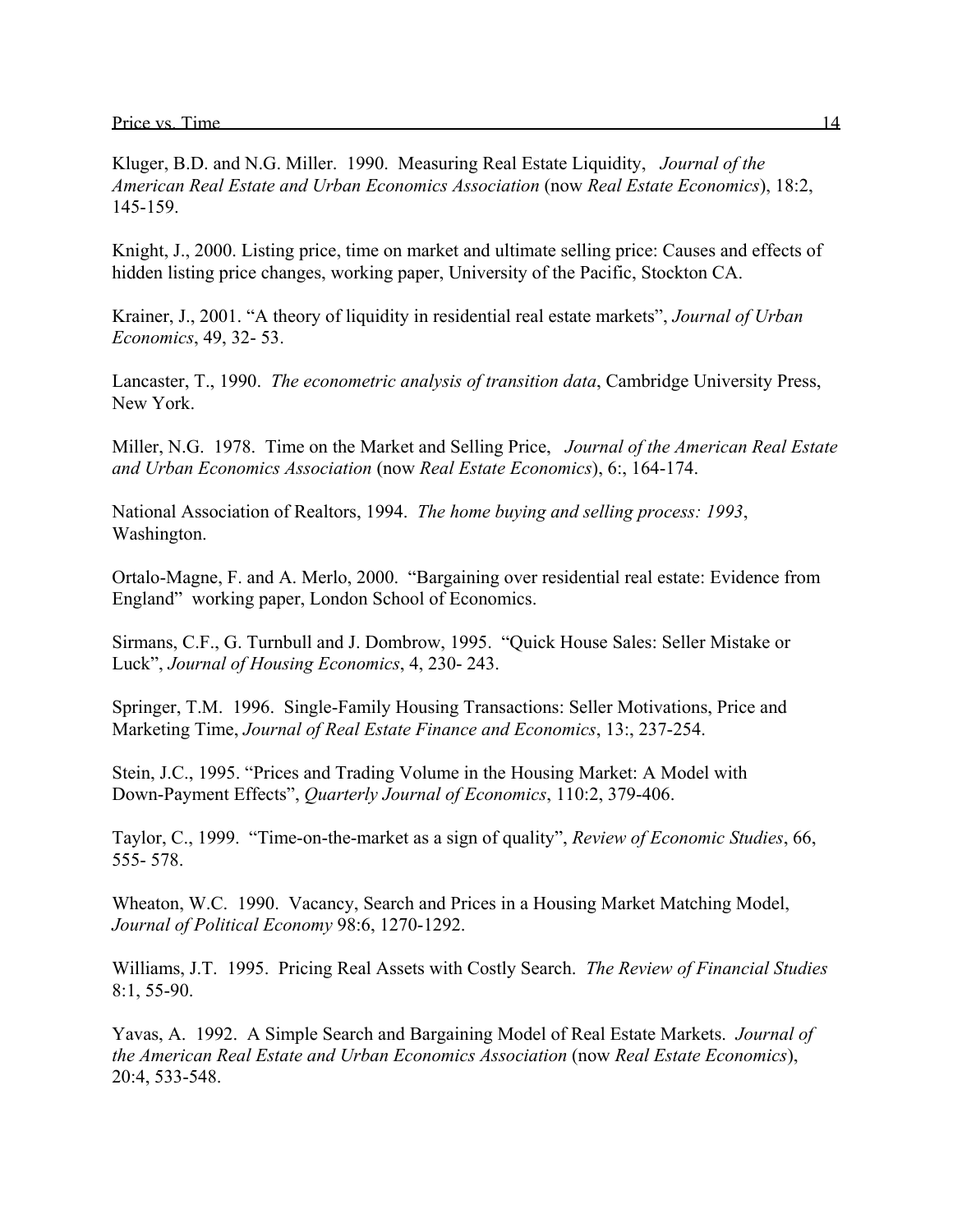Yavas, A. and S. Yang, 1995. The strategic role of listing price in marketing real estate: Theory and evidence, *Real Estate Economics*, 23 (3), 347- 368.

Yinger, J. 1988. A Search Model of Real Estate Broker Behavior. *The American Economic Review*, 71:4, 591-605.

Zuehlke, T.W. 1987. Duration Dependence in the Housing Market, *The Review of Economics and Statistics*, 701-704.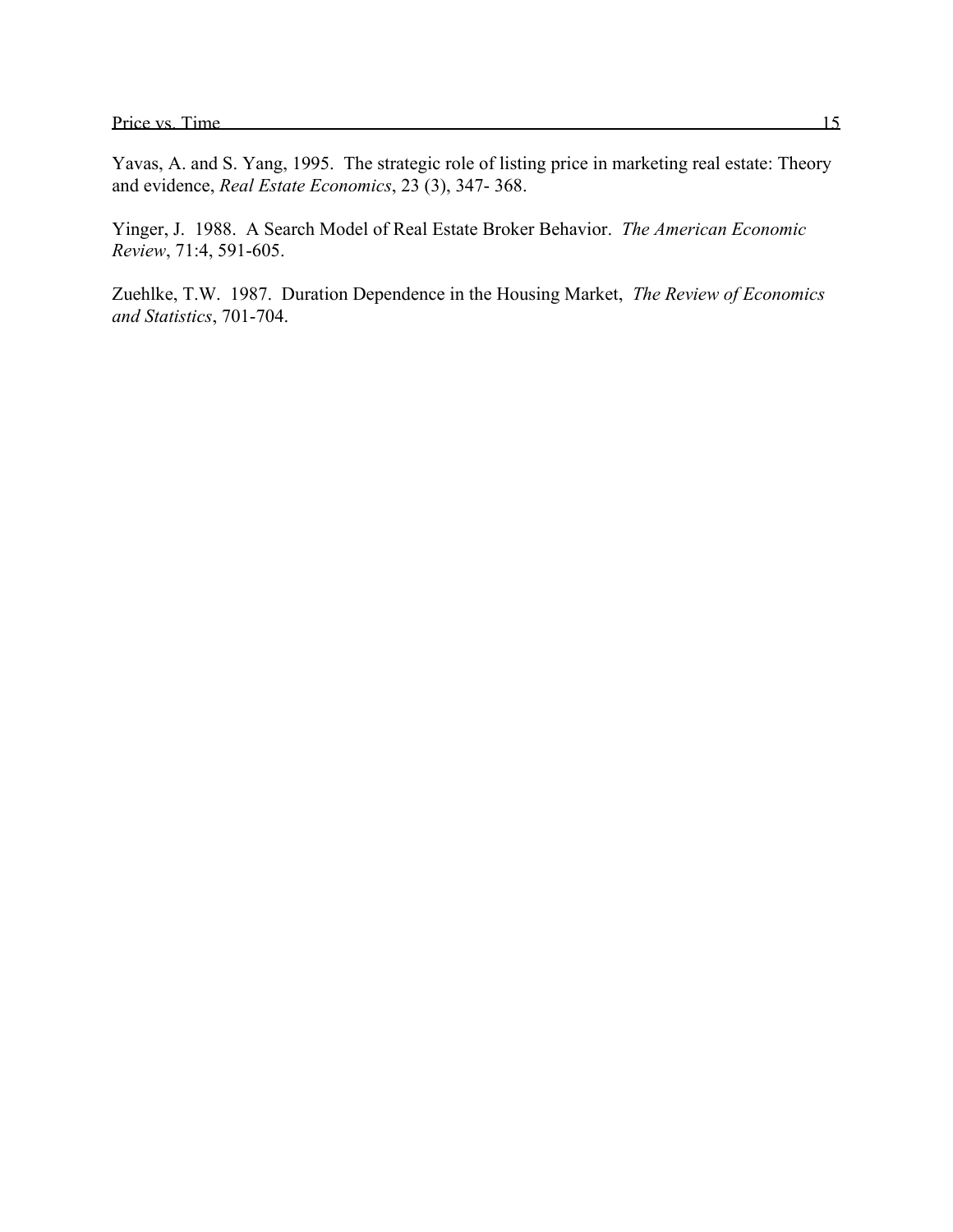#### **Appendix**

#### **A.1 Heteroscedasticity Analysis**

Table A.1 shows the determinants of heteroscedasticity in the list price and sale price equations.14 The same set of regressors is used to explain heteroscedasticity in both equations. The use of *BD2*, *BTH1* and *BTH3* as regressors indicates that the heteroscedasticity is segmentspecific rather than being monotonically related to the number of bedrooms or bathrooms. The magnitudes of the coefficients in each regression are, in general, roughly equal and the explanatory power of each regression is low.

Insert Table A.1

# **A.2 Alternate TOM Models**

This paper discusses new explanatory variables and suggests a new method of analysing the determinants of TOM. To recognize the separate contribution of each idea, this section of the Appendix compares our proposed statistical methodology to other commonly-used methods. The first two columns of Table A.2 report our findings for the determinants of TOM using ordinary least squares (OLS) with *log(t)* as the dependent variable using only the data on houses that were sold. The second two columns use the same data and report on the estimates derived from a Weibull model with heterogeneity correction but without correcting for censoring. These results can be compared to the estimates based on our preferred specification reported in Table 4.

Insert Table A.2

In the OLS specification, most of the coefficients on characteristics are not statistically significant, which would support a hypothesis that the expected TOM is equalized across segments of this residential housing market. The low levels of statistical significance would be expected of an inefficient estimation methodology.

The second specification indicates the kind of differences that might be apparent when using a better methodology than OLS. Even so, these estimates find no evidence of unmeasured heterogeneity whereas Table 3 indicates that heterogeneity is a significant feature. Comparing Table A1 and Table 3 shows that the absolute value of all of the coefficients on market conditions increases when the methodology recognizes censoring, and that the coefficients on **SALE** and **RATE** become statistically significant. Therefore, the choice of econometric methodology would affect any conclusion that the market has reached an equilibrium.

<sup>&</sup>lt;sup>14</sup> The constant in each regression represents a three-bedroom house with two bathrooms in area 85. According to whether the dependent variable is the list price, TOM or the sale price, the constant also represents the effect of being listed, on the market or sold during the Winter season.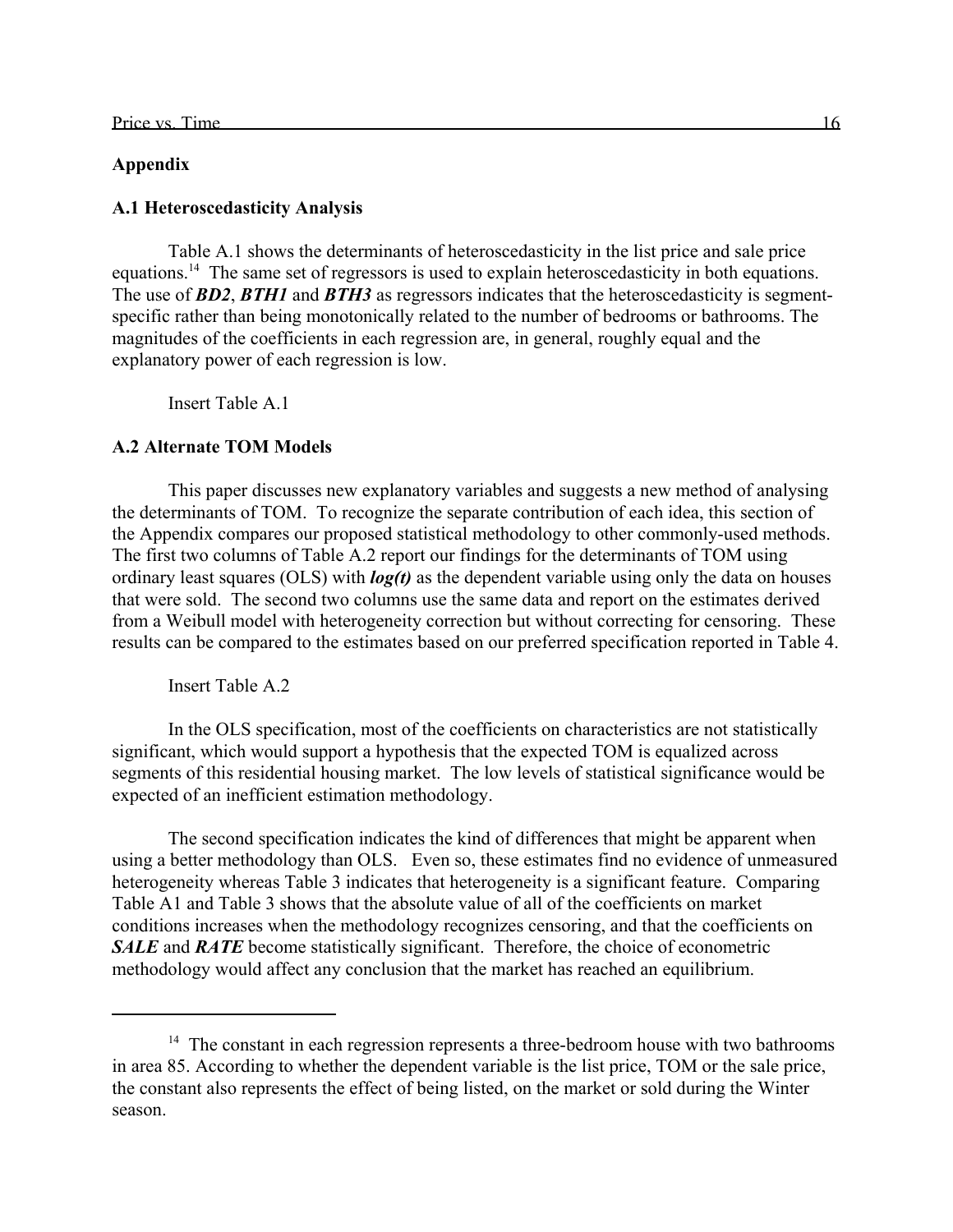**Table 1:** Descriptive Statistics: Means, standard deviations and t-test for differences between the means for sold and withdrawn houses.

|                                                                                                         |             | <b>Sold Houses</b><br>$n=2104$ | Withdrawn<br><b>Houses</b><br>$n=1770$ |          |         |  |
|---------------------------------------------------------------------------------------------------------|-------------|--------------------------------|----------------------------------------|----------|---------|--|
| Variable                                                                                                | <b>Mean</b> | Std.Dev.                       | <u>Mean</u>                            | Std.Dev. | T-test  |  |
| <b>List Price</b>                                                                                       | 102,687     | 40,546                         | 115,407                                | 44,997   | 9.17    |  |
| <b>Selling Price</b>                                                                                    | 100,259     | 39,306                         |                                        |          |         |  |
| <b>Square Feet</b>                                                                                      | 1870.2      | 565.3                          | 2015.6                                 | 604.5    | 7.69    |  |
| $Age$ (in years)                                                                                        | 16.49       | 10.28                          | 13.81                                  | 9.45     | $-8.42$ |  |
| <b>Bedrooms</b>                                                                                         | 3.30        | 0.55                           | 3.38                                   | 0.55     | 4.60    |  |
| <b>Bathrooms</b>                                                                                        | 2.19        | 0.48                           | 2.28                                   | 0.51     | 5.59    |  |
| <i>Pool</i> (1=yes; $0=no$ )                                                                            | 0.15        | 0.36                           | 0.12                                   | 0.33     | $-2.57$ |  |
| Fireplace (1=yes;0=no)                                                                                  | 0.89        | 0.31                           | 0.93                                   | 0.26     | 4.24    |  |
| <b>Stories</b> (number of stories)                                                                      | 1.19        | 0.39                           | 1.30                                   | 0.47     | 7.70    |  |
| <i>No Garage</i> (1=no garage; $0 = \text{garge}$ )                                                     | 0.02        | 0.15                           | 0.09                                   | 0.28     | 8.40    |  |
| <b>Under Construction</b> $(1 = yes; 0 = no)$                                                           | $0.01\,$    | 0.11                           | 0.02                                   | 0.15     | 2.15    |  |
| New Construction $(1 = yes; 0 = no)$                                                                    | 0.03        | 0.16                           | 0.04                                   | 0.19     | 2.14    |  |
| MLS Area 82 (1 if located in Area 82; 0 if not)                                                         | 0.11        | 0.32                           | 0.09                                   | 0.29     | $-2.37$ |  |
| MLS Area 83 (1 if located in Area 83; 0 if not)                                                         | 0.11        | 0.31                           | 0.07                                   | 0.25     | $-4.03$ |  |
| MLS Area 84 (1 if located in Area 84; 0 if not)                                                         | 0.04        | 0.20                           | 0.03                                   | 0.16     | $-2.12$ |  |
| MLS Area 85 (1 if located in Area 85; 0 if not)                                                         | 0.21        | 0.41                           | 0.21                                   | 0.41     | $-0.31$ |  |
| MLS Area 86 (1 if located in Area 86; 0 if not)                                                         | 0.10        | 0.30                           | 0.06                                   | 0.24     | $-4.45$ |  |
| MLS Area 87 (1 if located in Area 87; 0 if not)                                                         | 0.22        | 0.42                           | 0.32                                   | 0.47     | 6.82    |  |
| MLS Area 88 (1 if located in Area 88; 0 if not)                                                         | 0.21        | 0.41                           | 0.23                                   | 0.42     | 1.26    |  |
| <b>Rate-On</b> (Market interest rate observed in the<br>month the property went on the market)          | 8.07        | 0.11                           | 8.09                                   | 0.11     | 3.03    |  |
| Volume (Average number of MLS sales over<br>the six months prior to the listing date)                   | 2.94        | 0.71                           | 2.90                                   | 0.69     | $-1.58$ |  |
| <b>Inventory</b> (Number of houses available for sale<br>divided by the monthly sales for the month the | 5.87        | 0.75                           | 6.09                                   | 0.93     | 7.92    |  |

property went on the market)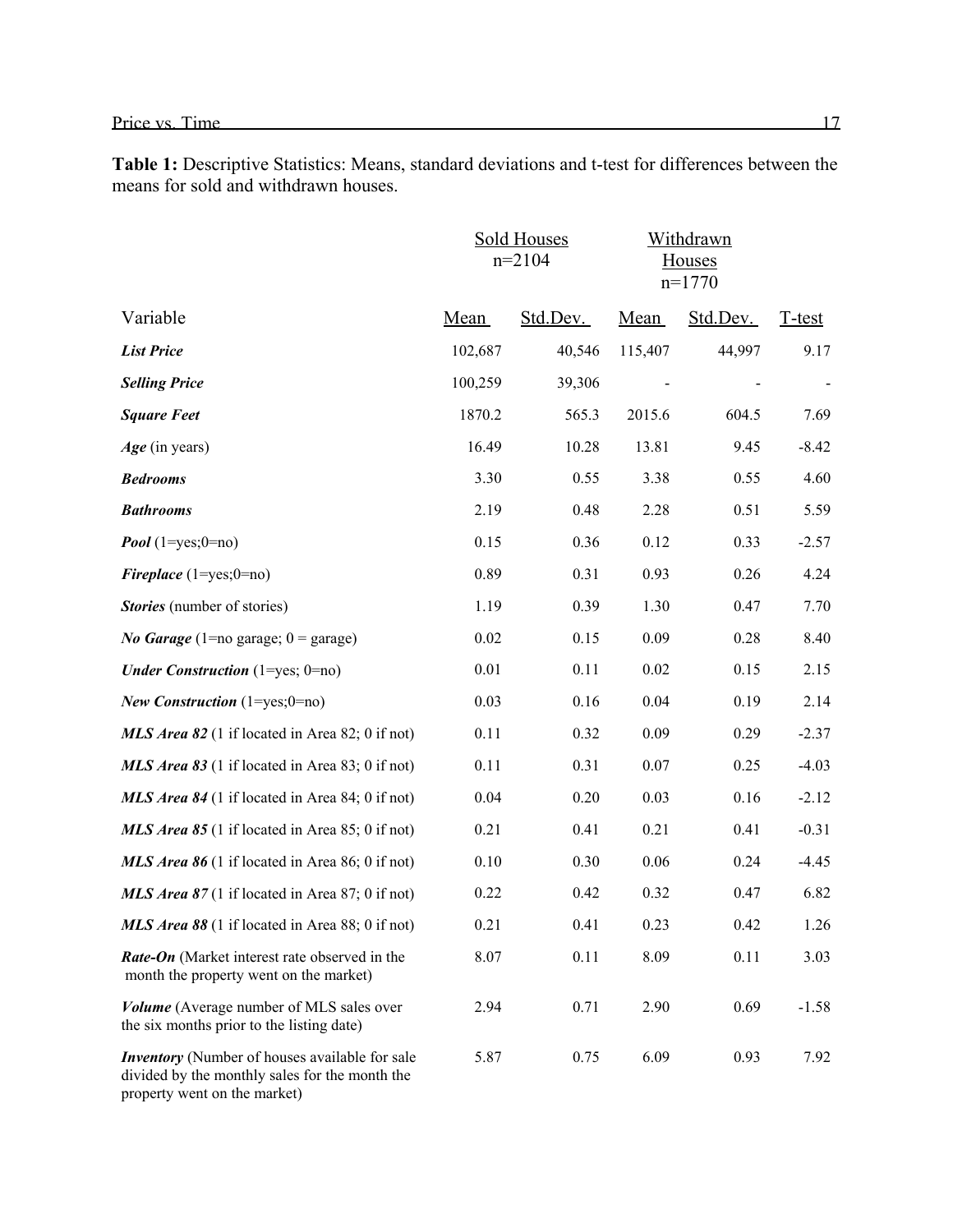| Price vs Time                                       |          |       |        |       | 18      |
|-----------------------------------------------------|----------|-------|--------|-------|---------|
|                                                     |          |       |        |       |         |
| T                                                   | 59.47    | 53.82 | 112.85 | 70.71 | 26.04   |
| <b>DOP</b>                                          | $-0.014$ | 0.11  | 0.02   | 0.13  | 7.88    |
| <b>Sighat</b>                                       | 0.06     | 0.01  | 0.06   | 0.02  | 6.48    |
| $Low*DOP$                                           | $-0.00$  | 0.05  | 0.01   | 0.05  | 5.95    |
| High*DOP                                            | $-0.00$  | 0.07  | 0.01   | 0.09  | 4.05    |
| <b>Winter</b> (percentage of the marketing time in) | 0.24     | 0.37  | 0.23   | 0.30  | $-1.29$ |
| <b>Spring</b> (percentage of the marketing time in) | 0.30     | 0.40  | 0.26   | 0.31  | $-4.07$ |
| <b>Summer</b> (percentage of the marketing time in) | 0.27     | 0.38  | 0.27   | 0.32  | 0.29    |
| <b>Fall</b> (percentage of the marketing time in)   | 0.19     | 0.32  | 0.24   | 0.32  | 5.61    |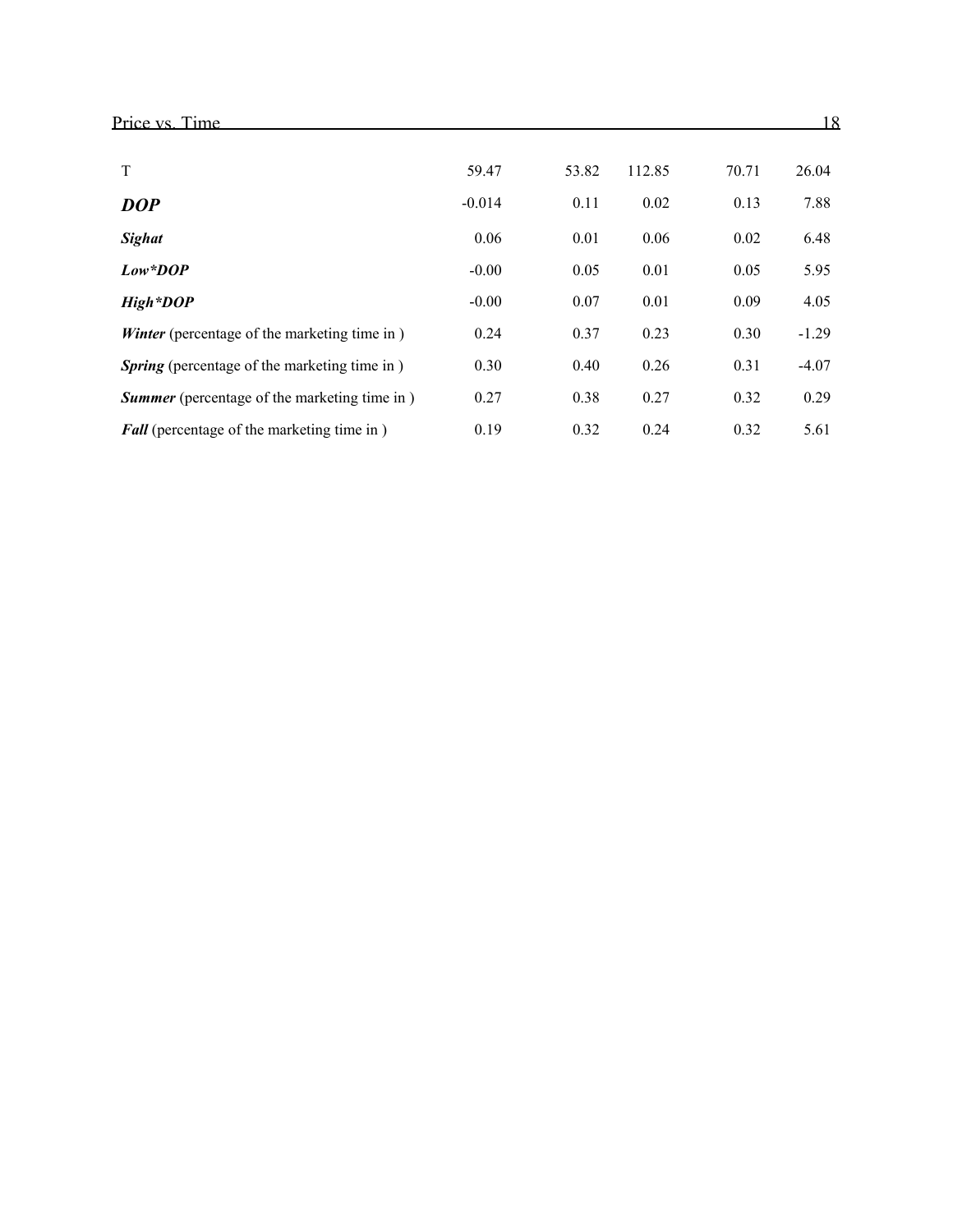| <b>TABLE 2:</b> Determinants of List Price: Using the heteroscedasticity correction reported in Table |  |
|-------------------------------------------------------------------------------------------------------|--|
| A.1; the dependent variable is $log(list\ price)$                                                     |  |

| Variable                                          | Coefficient | $T -$<br>Statistic | Variable                    | Coefficient | $T -$<br>Statistic |
|---------------------------------------------------|-------------|--------------------|-----------------------------|-------------|--------------------|
|                                                   |             |                    |                             |             |                    |
| Constant                                          | 10.96       | 29.76              | MLS Area 82                 | 0.11        | 14.32              |
| <b>Square Feet</b>                                | 0.75        | 24.83              | <b>MLS</b> Area 83          | 0.05        | 5.34               |
| Square Feet - SQ                                  | $-0.11$     | $-13.15$           | MLS Area 84                 | $-0.14$     | $-9.86$            |
| Age                                               | $-0.12$     | $-9.63$            | <b>MLS</b> Area 86          | $-0.15$     | $-16.96$           |
| $Age$ - $SQ$                                      | 0.02        | 9.47               | <b>MLS</b> Area 87          | 0.01        | 1.15               |
| 2 Bedroom                                         | $-0.03$     | $-1.34$            | <b>MLS</b> Area 88          | $-0.09$     | $-11.61$           |
| 4 Bedroom                                         | 0.05        | 1.82               | <b>Square Feet x Baths</b>  | 0.09        | 4.95               |
| <b>5 Bedroom</b>                                  | 0.08        | 1.31               | Square Feet x No garage     | $-0.05$     | $-4.07$            |
| 1 Bath                                            | $-0.01$     | $-0.16$            | <b>Bedrooms x Bathrooms</b> | $-0.02$     | $-2.15$            |
| 1.5 Bath                                          | $-0.02$     | $-0.95$            | <b>Square Feet x Age</b>    | $-0.04$     | $-8.80$            |
| $2.5$ Bath                                        | 0.00        | 0.18               | <b>Age x Stories</b>        | 0.05        | 7.49               |
| 3 Bath                                            | $-0.02$     | $-0.36$            | Age x No Garage             | $-0.04$     | $-6.44$            |
| 3.5 Bath                                          | $-0.07$     | $-0.89$            | <b>Time-Listed</b>          | 0.01        | 0.45               |
| 4 Bath                                            | $-0.20$     | $-1.67$            | <b>Inventory-On</b>         | $-0.00$     | $-0.13$            |
| Pool                                              | 0.09        | 15.20              | Sales-On                    | 0.02        | 2.95               |
| <b>Fireplace</b>                                  | 0.02        | 2.40               | Rate-On                     | $-0.05$     | $-1.01$            |
| <b>Stories</b>                                    | $-0.12$     | $-10.58$           | Spring-On                   | $-0.00$     | $-0.17$            |
| No Garage                                         | 0.14        | 4.16               | Summer-On                   | $-0.03$     | $-1.66$            |
| <b>New Construction</b>                           | 0.05        | 3.75               | Fall-On                     | $-0.01$     | $-0.64$            |
| <b><i><u>Under</u></i></b><br><b>Construction</b> | 0.01        | 0.35               |                             |             |                    |

\* Number of Observations =  $3874$ ; Adjusted- $R^2 = 0.89$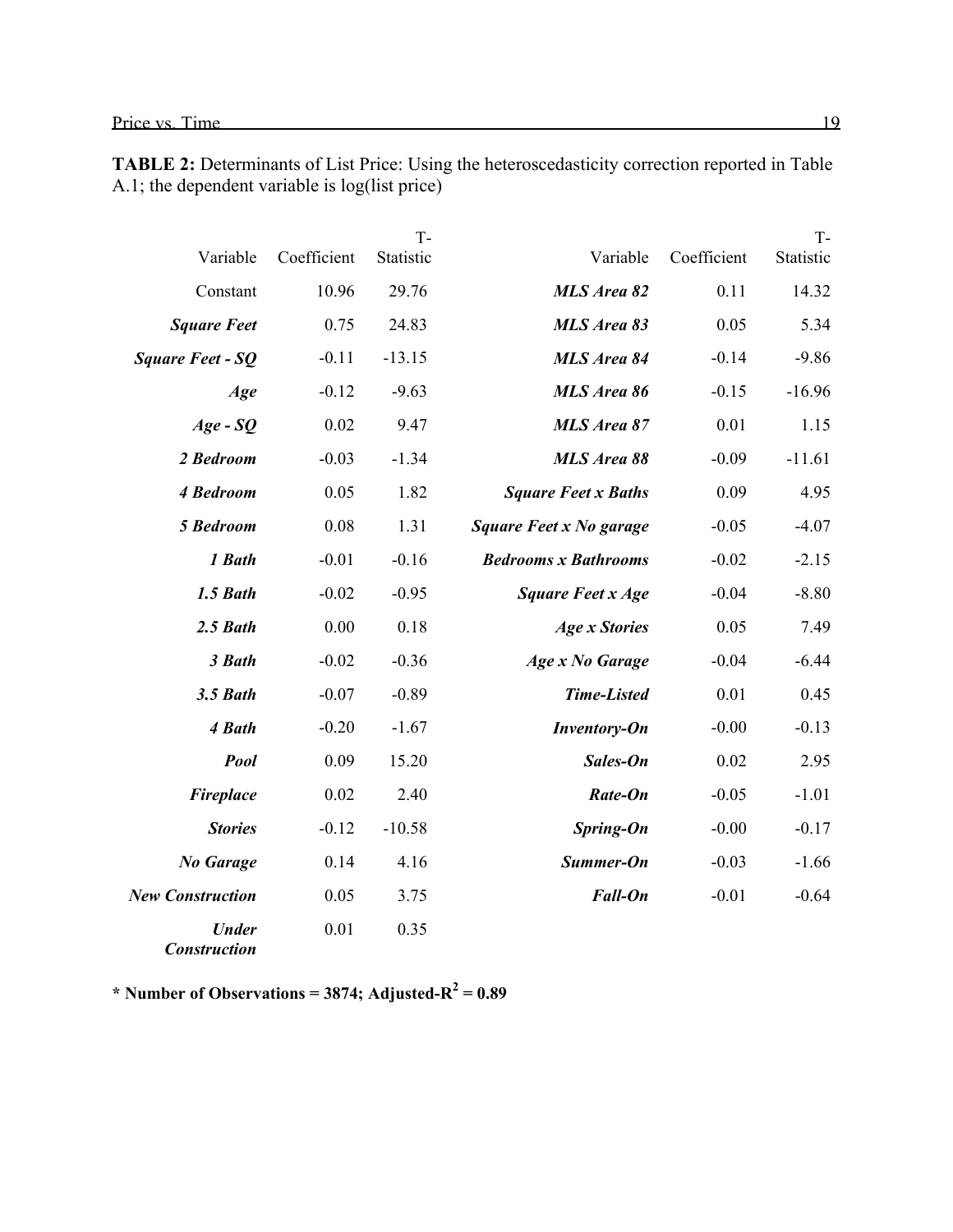|                           |             | $T -$     |                     |             | $T -$     |
|---------------------------|-------------|-----------|---------------------|-------------|-----------|
| Variable                  | Coefficient | Statistic | Variable            | Coefficient | Statistic |
| Constant                  | 31.40       | 4.71      | <b>MLS</b> Area 82  | $-0.26$     | $-3.01$   |
| <b>Square Feet</b>        | 0.34        | 1.13      | <b>MLS</b> Area 83  | $-0.31$     | $-3.08$   |
| <b>Square Feet - SQ</b>   | 0.01        | 0.19      | MLS Area 84         | $-0.08$     | $-0.52$   |
| Age                       | $-0.12$     | $-1.43$   | MLS Area 86         | $-0.12$     | $-1.30$   |
| $Age$ - $SQ$              | $-0.00$     | $-0.18$   | MLS Area 87         | 0.22        | 3.14      |
| 2 Bedroom                 | $-0.33$     | $-1.98$   | <b>MLS</b> Area 88  | 0.14        | 1.81      |
| 4 Bedroom                 | $-0.07$     | $-1.11$   | <b>Spring</b>       | 0.08        | 0.47      |
| <b>5 Bedroom</b>          | $-0.37$     | $-2.13$   | <b>Summer</b>       | $-0.51$     | $-2.41$   |
| 1 Bath                    | 0.27        | 1.75      | Fall                | $-0.63$     | $-2.92$   |
| 1.5 Bath                  | $-0.29$     | $-1.77$   | <b>Inventory-On</b> | 1.07        | 8.48      |
| 2.5 Bath                  | 0.02        | 0.18      | Sales-On            | 0.22        | 2.00      |
| 3 Bath                    | 0.03        | 0.27      | Rate-On             | $-4.24$     | $-4.62$   |
| $3.5$ Bath                | 0.11        | 0.63      | <b>DOP</b>          | 1.30        | 4.18      |
| 4 Bath                    | 0.03        | 0.10      | DOP <sup>2</sup>    | 1.98        | 2.07      |
| Pool                      | $-0.19$     | $-2.85$   | Low*DOP             | 1.94        | 3.48      |
| <b>Fireplace</b>          | $-0.07$     | $-0.75$   | High*DOP            | $-0.41$     | $-0.95$   |
| <b>Stories</b>            | 0.25        | 3.32      | $\overline{2}$      | 0.84        | 6.12      |
| No Garage                 | 1.16        | 8.55      | N                   | 0.77        | 26.83     |
| <b>New Construction</b>   | 0.06        | 0.42      |                     |             |           |
| <b>Under Construction</b> | 0.36        | 1.70      |                     |             |           |

**Table 3:** Determinants of Time-on-the-Market (TOM)

**\* Number of Observations = 3874; Log-L = -4641.03; Log-L (**\$**= 0) = -5477.05**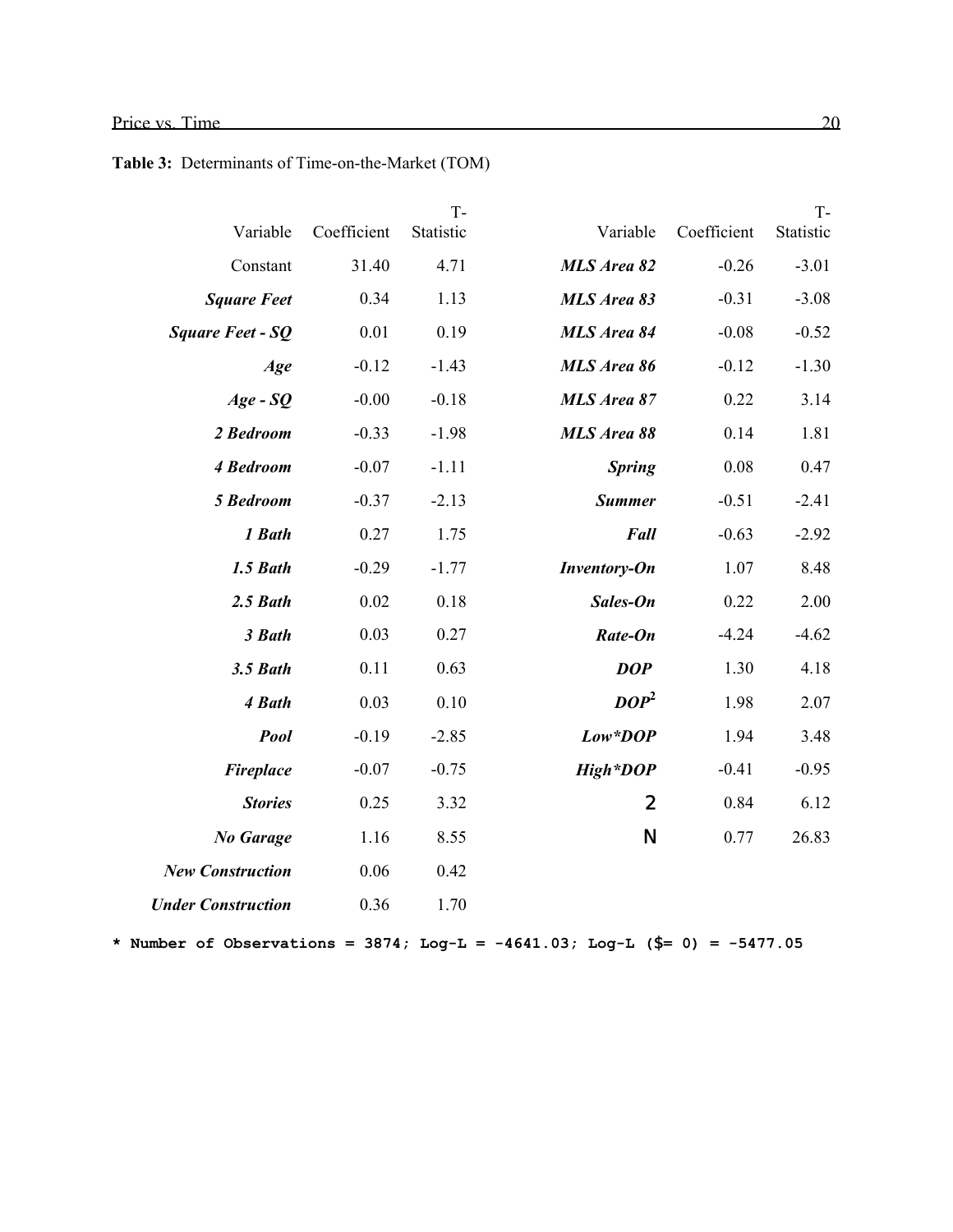|                                                  | <b>Table 4:</b> Determinants of Sale Price: Using the heteroscedasticity correction reported in Table |  |
|--------------------------------------------------|-------------------------------------------------------------------------------------------------------|--|
| A.1; dependent variable = $log(selling price)$ ) |                                                                                                       |  |

|                                     |             | $T -$     |                             |             | $T -$     |
|-------------------------------------|-------------|-----------|-----------------------------|-------------|-----------|
| Variable                            | Coefficient | Statistic | Variable                    | Coefficient | Statistic |
| Constant                            | 10.67       | 106.47    | <b>MLS</b> Area 82          | 0.13        | 13.34     |
| <b>Square Feet</b>                  | 0.75        | 18.44     | MLS Area 83                 | 0.07        | 6.34      |
| <b>Square Feet - SQ</b>             | $-0.11$     | $-9.16$   | <b>MLS</b> Area 84          | $-0.13$     | $-7.76$   |
| Age                                 | $-0.08$     | $-4.87$   | MLS Area 86                 | $-0.13$     | $-11.26$  |
| $Age - SQ$                          | 0.01        | 5.58      | <b>MLS</b> Area 87          | 0.01        | 0.74      |
| 2 Bedroom                           | $-0.13$     | $-4.27$   | <b>MLS</b> Area 88          | $-0.08$     | $-7.73$   |
| 4 Bedroom                           | 0.11        | 3.21      | Time-Off                    | 0.01        | 0.70      |
| 5 Bedroom                           | 0.21        | 2.52      | <b>Square Feet x Baths</b>  | 0.10        | 4.06      |
| 1 Bath                              | $-0.05$     | $-1.02$   | Square Feet x No garage     | $-0.10$     | $-2.98$   |
| 1.5 Bath                            | $-0.05$     | $-1.59$   | <b>Bedrooms x Bathrooms</b> | $-0.05$     | $-3.48$   |
| 2.5 Bath                            | 0.05        | 1.54      | <b>Square Feet x Age</b>    | $-0.05$     | $-8.10$   |
| 3 Bath                              | 0.06        | 0.95      | <b>Age x Stories</b>        | 0.04        | 4.11      |
| $3.5$ Bath                          | 0.03        | 0.26      | <b>Age x No Garage</b>      | $-0.03$     | $-2.45$   |
| 4 Bath                              | $-0.03$     | $-0.19$   |                             |             |           |
| Pool                                | 0.11        | 13.82     |                             |             |           |
| <b>Fireplace</b>                    | 0.02        | 1.45      |                             |             |           |
| <b>Stories</b>                      | $-0.12$     | $-7.63$   |                             |             |           |
| No Garage                           | 0.16        | 1.87      |                             |             |           |
| <b>New Construction</b>             | $0.07\,$    | 3.58      |                             |             |           |
| <b>Under</b><br><b>Construction</b> | 0.04        | 1.57      |                             |             |           |

\* Number of Observations =  $2104$ ; Adjusted  $R^2 = 0.89$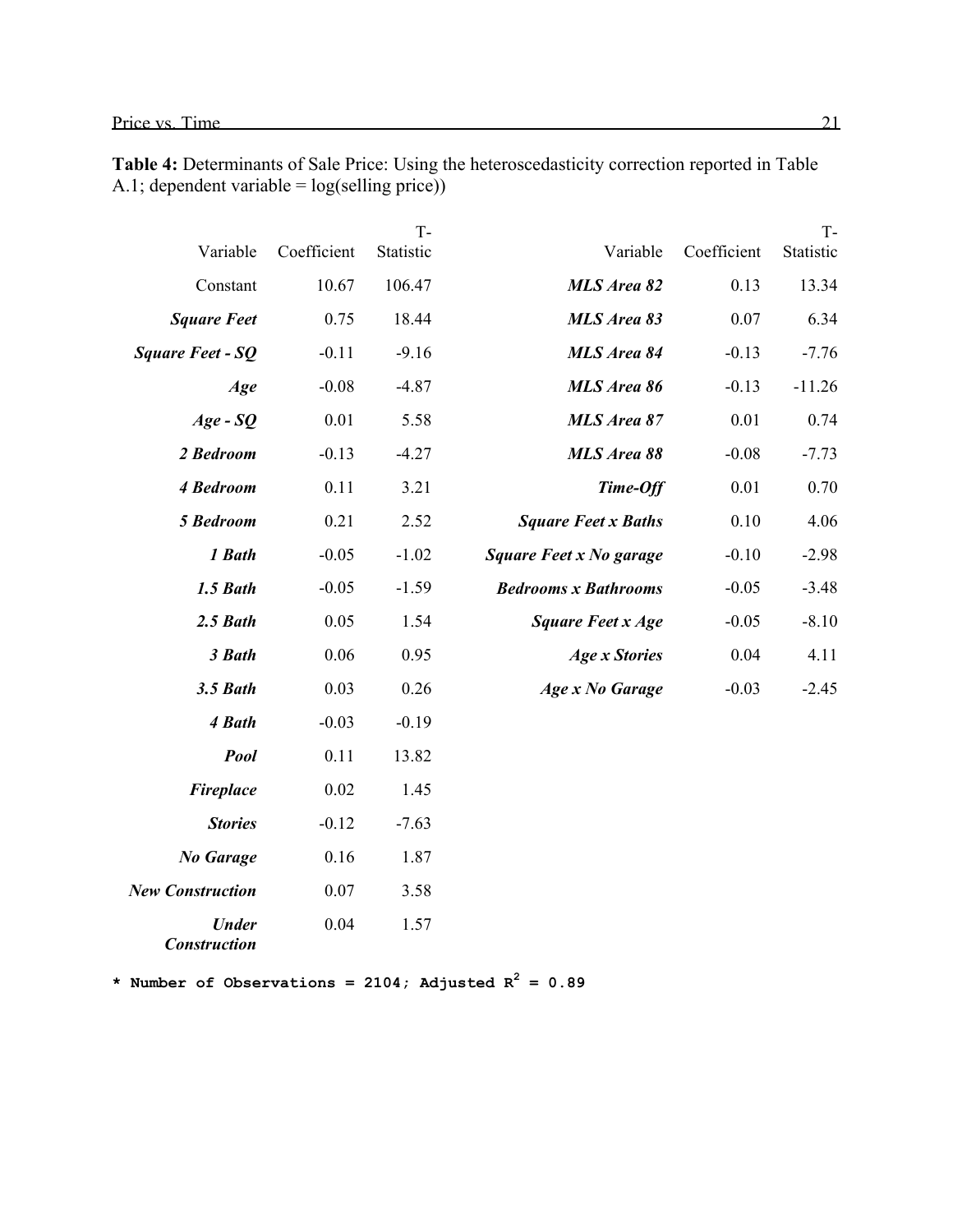|                    | List Price Equation |             | Sale Price Equation |             |
|--------------------|---------------------|-------------|---------------------|-------------|
| Variable           | Coefficient         | T-statistic | Coefficient         | T-statistic |
| Constant           | $-7.12$             | $-34.68$    | $-7.11$             | $-24.12$    |
| <b>Square Feet</b> | 0.46                | 5.09        | 0.47                | 3.67        |
| Age                | 0.15                | 3.36        | 0.17                | 2.85        |
| 2 Bedroom          | 0.70                | 2.53        | 0.70                | 2.01        |
| 1 Bath             | $-0.29$             | $-1.18$     | $-0.78$             | $-2.37$     |
| 3 Bath             | $-0.21$             | $-1.55$     | $-0.39$             | $-2.01$     |
| No Garage          | 0.57                | 3.38        | 0.93                | 2.68        |
| <b>Stories</b>     | 0.32                | 3.12        | 0.26                | 1.69        |
| <b>MLS</b> Area 86 | $-0.16$             | $-1.11$     | $-0.55$             | $-3.05$     |
| <b>MLS</b> Area 88 | $-0.50$             | $-4.74$     | $-0.47$             | $-3.10$     |

# **Table A.1:** Determinants of Heteroscedasticity

\* Number of Observations =  $3874$ ; Adjusted  $R^2 = 0.04$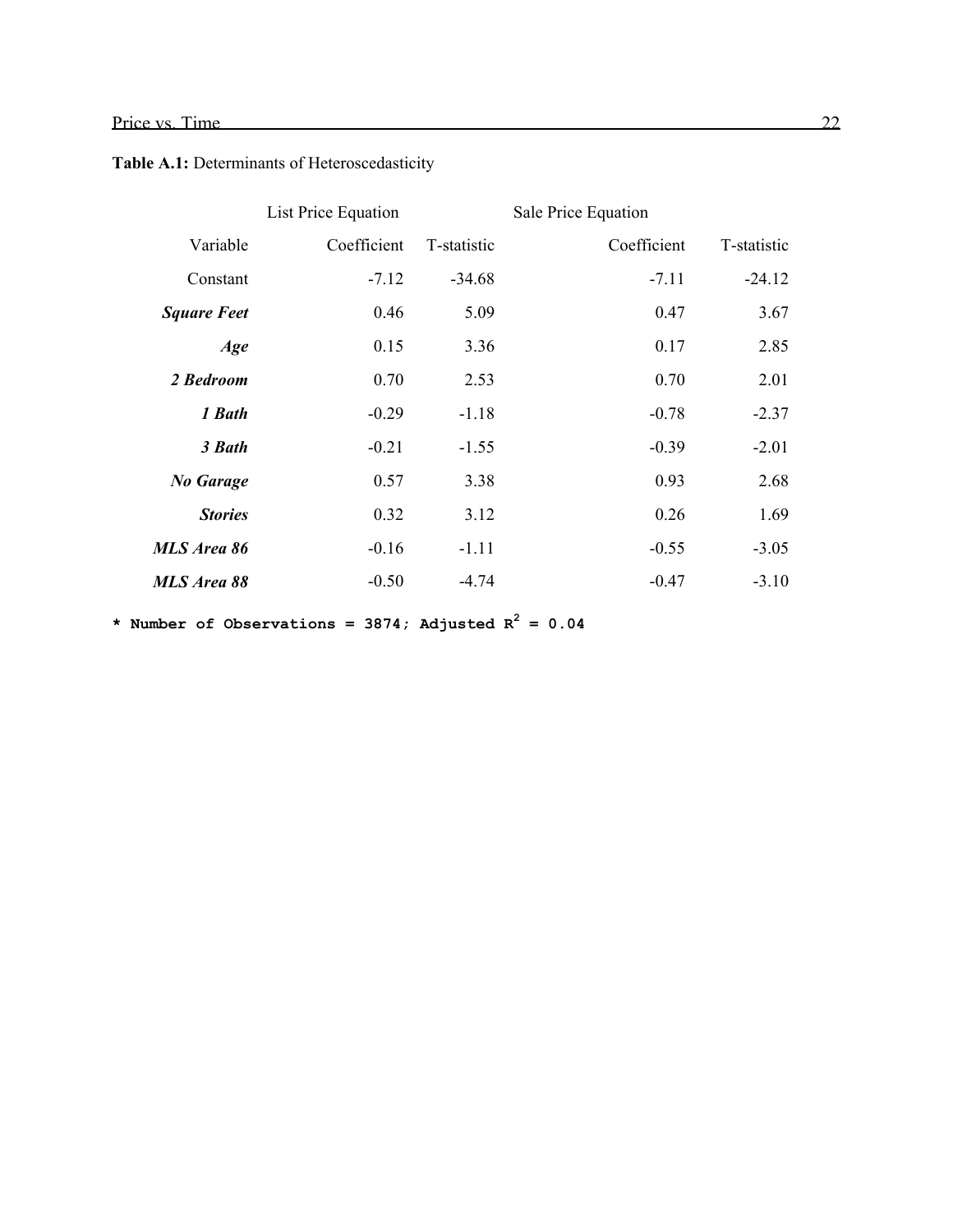|                           | Log-linear OLS |             | Weibull w/o censoring |             |
|---------------------------|----------------|-------------|-----------------------|-------------|
| Variable                  | Coefficient    | T-statistic | Coefficient           | T-statistic |
| Constant                  | 1.84           | 0.30        | 2.14                  | 0.33        |
| <b>Square Feet</b>        | 0.07           | 0.25        | $-0.07$               | $-0.26$     |
| <b>Square Feet-SQ</b>     | 0.04           | 0.65        | $0.06\,$              | 0.95        |
| Age                       | $-0.15$        | $-1.83$     | $-0.09$               | $-1.20$     |
| $Age-SQ$                  | 0.02           | 0.80        | 0.01                  | 0.80        |
| 2 Bedroom                 | $-0.06$        | $-0.41$     | $-0.19$               | $-1.44$     |
| 4 Bedroom                 | $-0.07$        | $-1.09$     | $-0.05$               | 0.92        |
| <b>5 Bedroom</b>          | $-0.20$        | $-1.21$     | $-0.03$               | $-0.19$     |
| 1 Bath                    | 0.05           | 0.37        | 0.15                  | 1.31        |
| 1.5 Bath                  | $-0.09$        | $-0.60$     | $-0.15$               | $-1.12$     |
| 2.5 Bath                  | 0.04           | 0.51        | 0.06                  | 0.77        |
| 3 Bath                    | 0.08           | 0.82        | $0.06\,$              | 0.62        |
| 3.5 Bath                  | 0.06           | 0.32        | 0.01                  | $0.06\,$    |
| 4 Bath                    | 0.15           | 0.52        | $-0.22$               | $-0.74$     |
| <b>Pool</b>               | 0.01           | 0.13        | 0.01                  | 0.18        |
| <b>Fireplace</b>          | $-0.16$        | $-1.75$     | $-0.07$               | $-0.96$     |
| <b>Stories</b>            | 0.10           | 1.40        | $-0.00$               | $-0.02$     |
| No Garage                 | 0.12           | 0.85        | 0.11                  | 0.83        |
| <b>New Construction</b>   | $-0.24$        | $-1.56$     | 0.34                  | 2.60        |
| <b>Under Construction</b> | $-0.10$        | $-0.49$     | 0.27                  | 1.41        |
| <b>MLS</b> Area 82        | $-0.09$        | $-1.16$     | $-0.19$               | $-2.68$     |
| MLS Area 83               | $-0.25$        | $-2.57$     | $-0.28$               | $-3.68$     |
| <b>MLS</b> Area 84        | 0.04           | 0.30        | $-0.17$               | $-1.39$     |
| MLS Area 86               | 0.03           | 0.36        | $-0.06$               | $-0.82$     |
| <b>MLS</b> Area 87        | 0.12           | 1.80        | 0.02                  | 0.29        |

**Table A.2:** Alternative Estimates of the Determinants of Time-on-the-Market (using only the data on sold houses)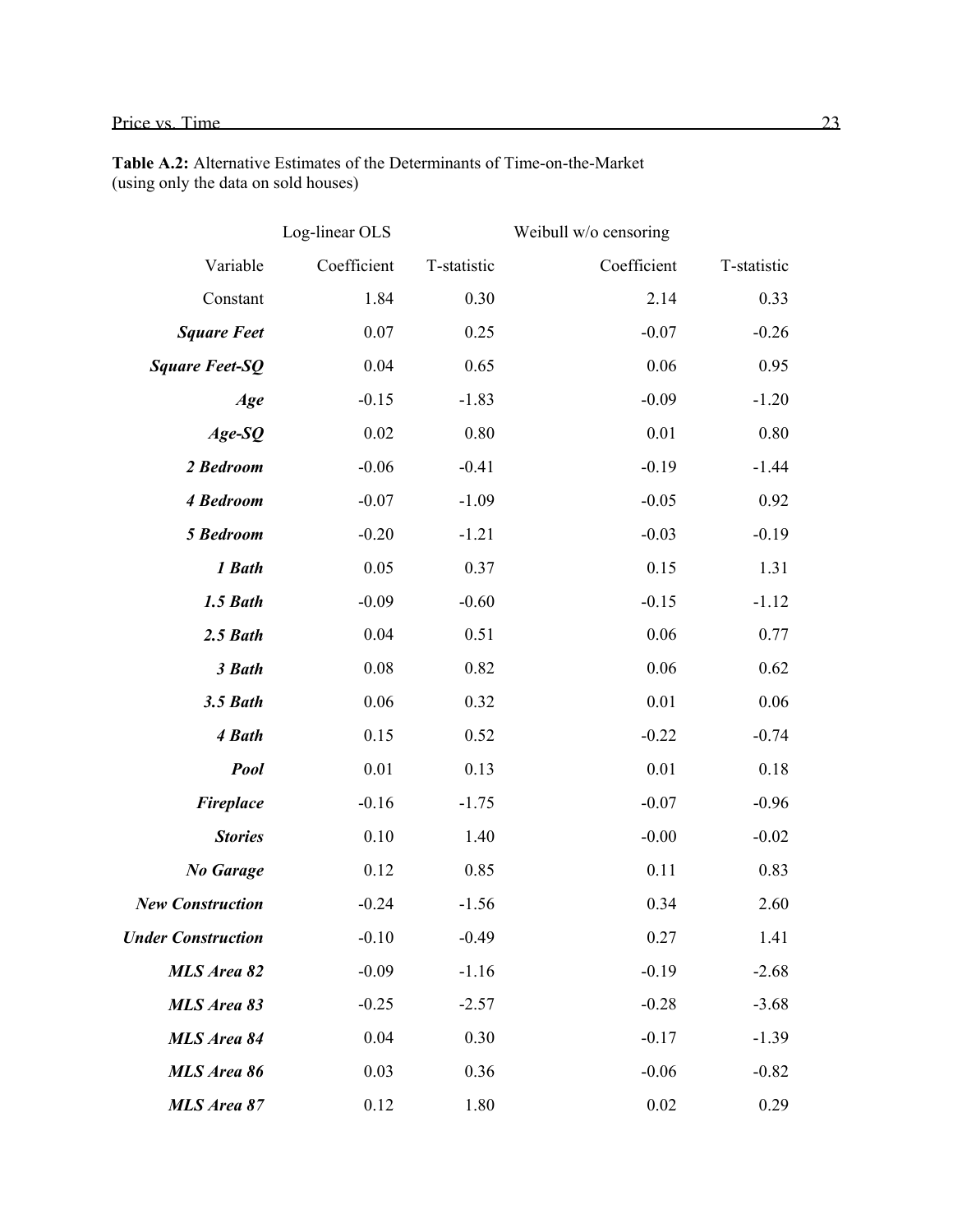| <b>MLS</b> Area 88         | 0.16    | 2.08    | 0.04    | 0.52    |
|----------------------------|---------|---------|---------|---------|
| <b>Spring</b>              | $-0.25$ | $-1.67$ | $-0.28$ | $-1.68$ |
| <b>Summer</b>              | $-0.18$ | $-0.88$ | 0.15    | $-0.69$ |
| Fall                       | 0.01    | 0.05    | $-0.13$ | $-0.63$ |
| <i><b>Inventory</b></i>    | 0.49    | 4.09    | 0.52    | 4.29    |
| <b>Sales</b>               | 0.03    | 0.30    | 0.01    | 0.09    |
| Rate                       | $-0.13$ | $-0.15$ | $-0.10$ | $-0.11$ |
| <b>DOP</b>                 | 0.09    | 0.28    | $-0.16$ | $-0.71$ |
| DOP-SQ                     | $-2.05$ | $-2.06$ | 0.69    | 0.88    |
| Low*DOP                    | 0.96    | 1.88    | 1.15    | 2.60    |
| High*DOP                   | $-0.55$ | $-1.29$ | $-0.08$ | $-0.23$ |
| $\mathcal{Z}$              | --      |         | 0.00    | 0.00    |
| $\boldsymbol{\mathcal{N}}$ |         |         | 0.79    | 29.31   |

**\* Number of Observations = 2104. OLS Model: R<sup>2</sup> = 0.12; Weibull Model: Log-L = -2813.69 and Log-L (**\$**= 0)= -3021.56.**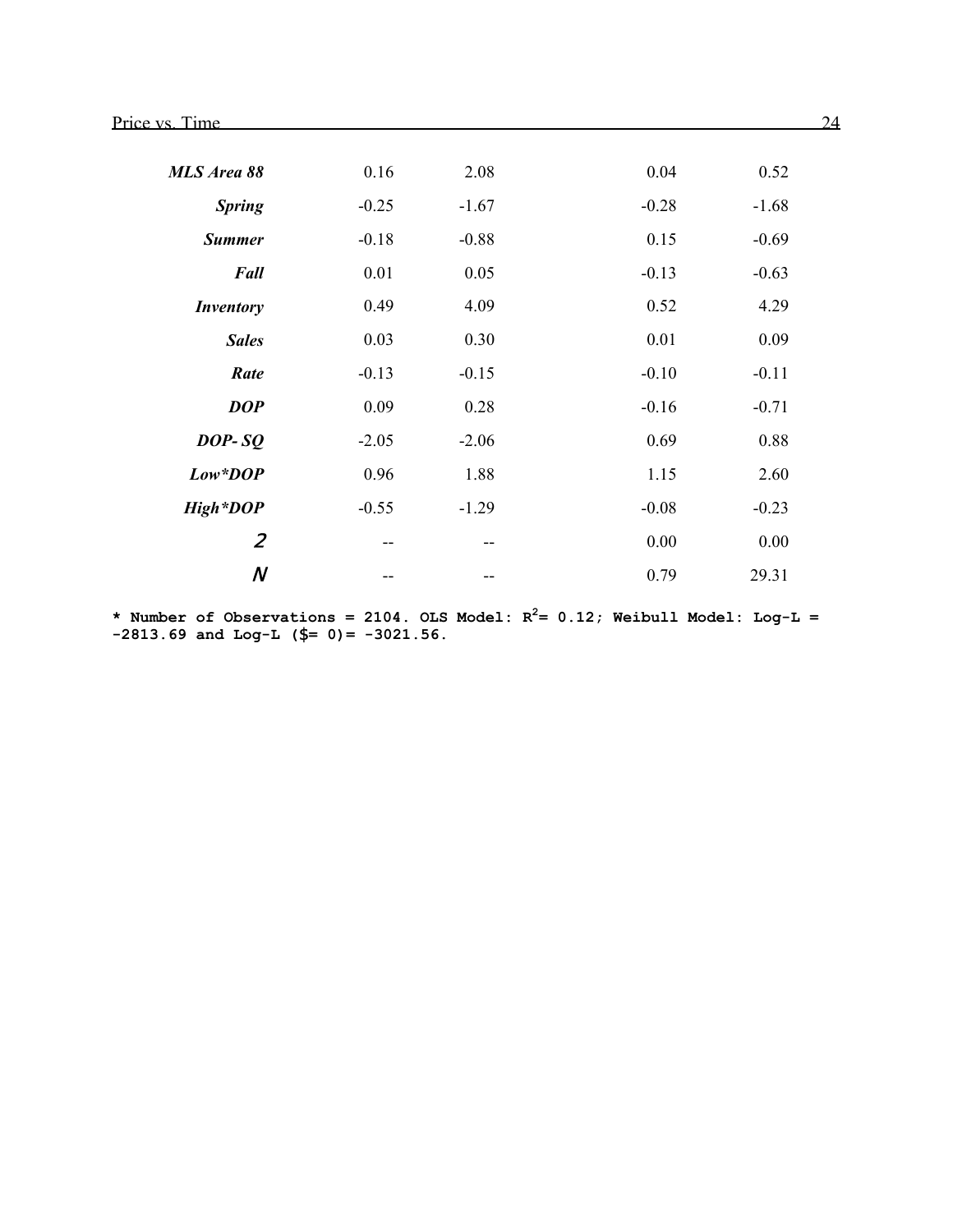





**Figure 2**